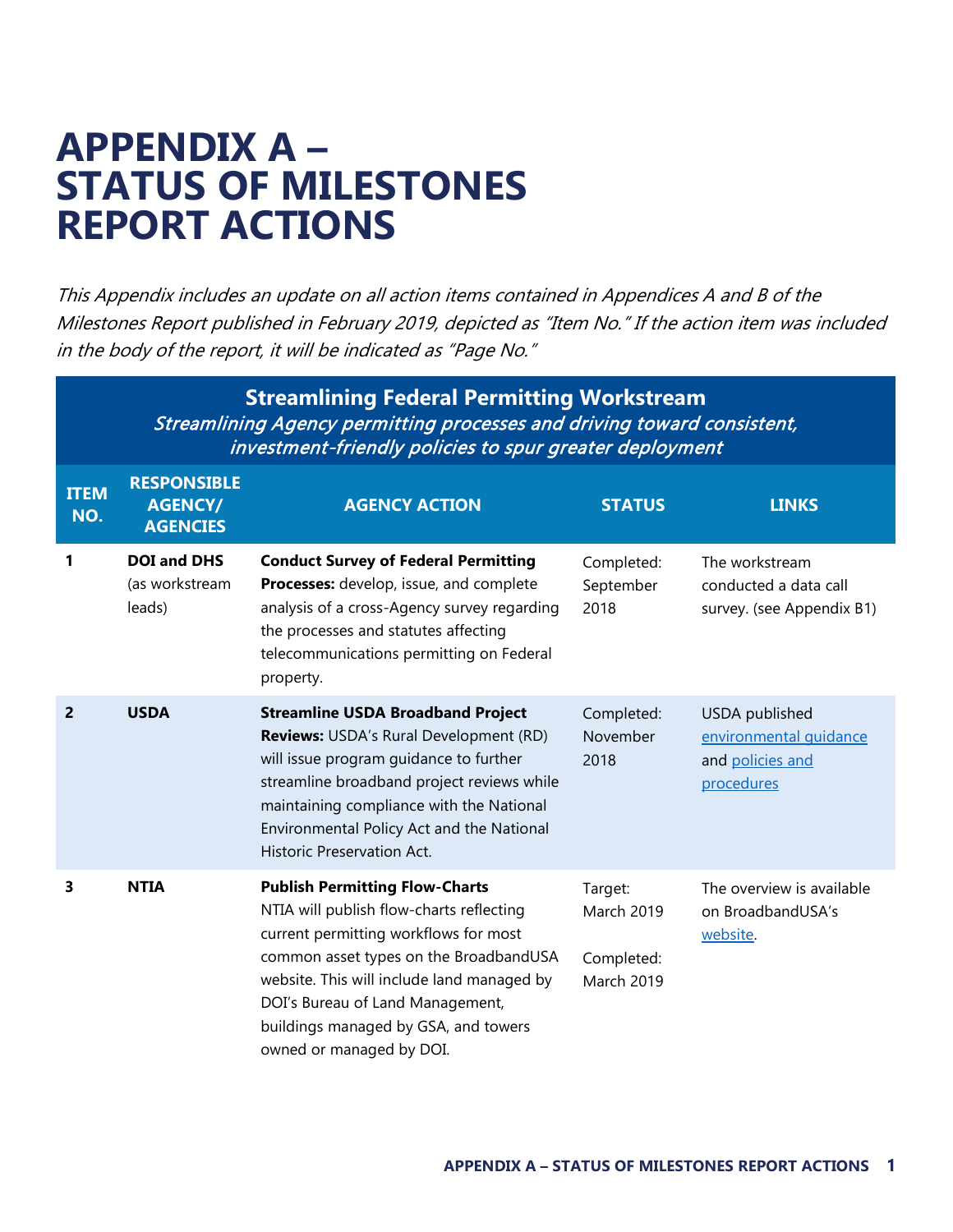|                    | <b>Streamlining Federal Permitting Workstream</b>       |                                                                                                                                                                                                                                                                                                                                                                                                                                                                                                                                                                                                                                                                                                                                                                                                                                            |                                                                                               |                                                                                                                                                                                                                                                                                                                                       |  |
|--------------------|---------------------------------------------------------|--------------------------------------------------------------------------------------------------------------------------------------------------------------------------------------------------------------------------------------------------------------------------------------------------------------------------------------------------------------------------------------------------------------------------------------------------------------------------------------------------------------------------------------------------------------------------------------------------------------------------------------------------------------------------------------------------------------------------------------------------------------------------------------------------------------------------------------------|-----------------------------------------------------------------------------------------------|---------------------------------------------------------------------------------------------------------------------------------------------------------------------------------------------------------------------------------------------------------------------------------------------------------------------------------------|--|
| <b>ITEM</b><br>NO. | <b>RESPONSIBLE</b><br><b>AGENCY/</b><br><b>AGENCIES</b> | <b>AGENCY ACTION</b>                                                                                                                                                                                                                                                                                                                                                                                                                                                                                                                                                                                                                                                                                                                                                                                                                       | <b>STATUS</b>                                                                                 | <b>LINKS</b>                                                                                                                                                                                                                                                                                                                          |  |
| 4                  | <b>GSA</b>                                              | <b>Develop Common Application Form and</b><br>Produce Metrics on Use: In accordance<br>with Executive Order 13821, "Streamlining<br>and Expediting Requests to Locate<br>Broadband Facilities in Rural America," GSA<br>is leading efforts to revise the current SF-<br>299 Application for Transportation and<br>Utility Systems and Facilities on Federal<br>Lands to expand its use to include wired<br>and wireless antenna installation, thereby<br>enhancing the usefulness of the form. All<br>land managing Agencies will provide GSA<br>with quarterly reports on permitting<br>applications, including the number of<br>applications received, the number<br>approved, the number rejected, the basis<br>for any rejection, and the number of<br>working days each application was pending<br>before being approved or rejected. | Target:<br><b>March 2019</b><br>Completed:<br>February 2020                                   | Common Form/SF-299:<br>Public comments were<br>solicited through<br>publication in the Federal<br>Register. The SF-299 is<br>now the common<br>application form used by<br>all Federal Agencies for<br>broadband permitting.<br>The form can be accessed<br>on the U.S. Forest Service<br>website and NTIA's<br>BroadbandUSA website. |  |
| 5                  | <b>CEQ</b>                                              | <b>Streamline Environmental Reviews: In</b><br>consultation with OMB, the Federal<br>Permitting Improvement Steering Council<br>(Permitting Council) and other Federal<br>Agencies, CEQ will finalize a "One Federal<br>Decision Process" to coordinate the<br>environmental review of major<br>infrastructure projects.                                                                                                                                                                                                                                                                                                                                                                                                                                                                                                                   | Target:<br>June 2019<br>Initial action<br>completed in<br>March 2018;<br>work is on-<br>going | OMB and CEQ<br>implemented the "One<br><b>Federal Decision"</b><br>framework in March 2018.<br><b>Additional NEPA</b><br>modernization efforts<br>continue.                                                                                                                                                                           |  |
| 6                  | USDA, DOI,<br>DoD, DHS,<br>DOT, GSA, FCC,<br><b>DOC</b> | <b>Based on Cross-Agency Survey, Complete</b><br><b>Internal Process Analysis and Identify</b><br><b>Potential Changes to Processes, Fees,</b><br><b>Regulations, and Rules: Begin</b><br>implementation of process changes that do<br>not require statutory fixes.                                                                                                                                                                                                                                                                                                                                                                                                                                                                                                                                                                        | Target:<br>August 2019<br>Initial analysis<br>completed;<br>work is on-<br>going              | The workstream prepared<br>an analysis (see Appendix<br>B2) and supported the<br>development of the SF-<br>299 as a "common form."                                                                                                                                                                                                    |  |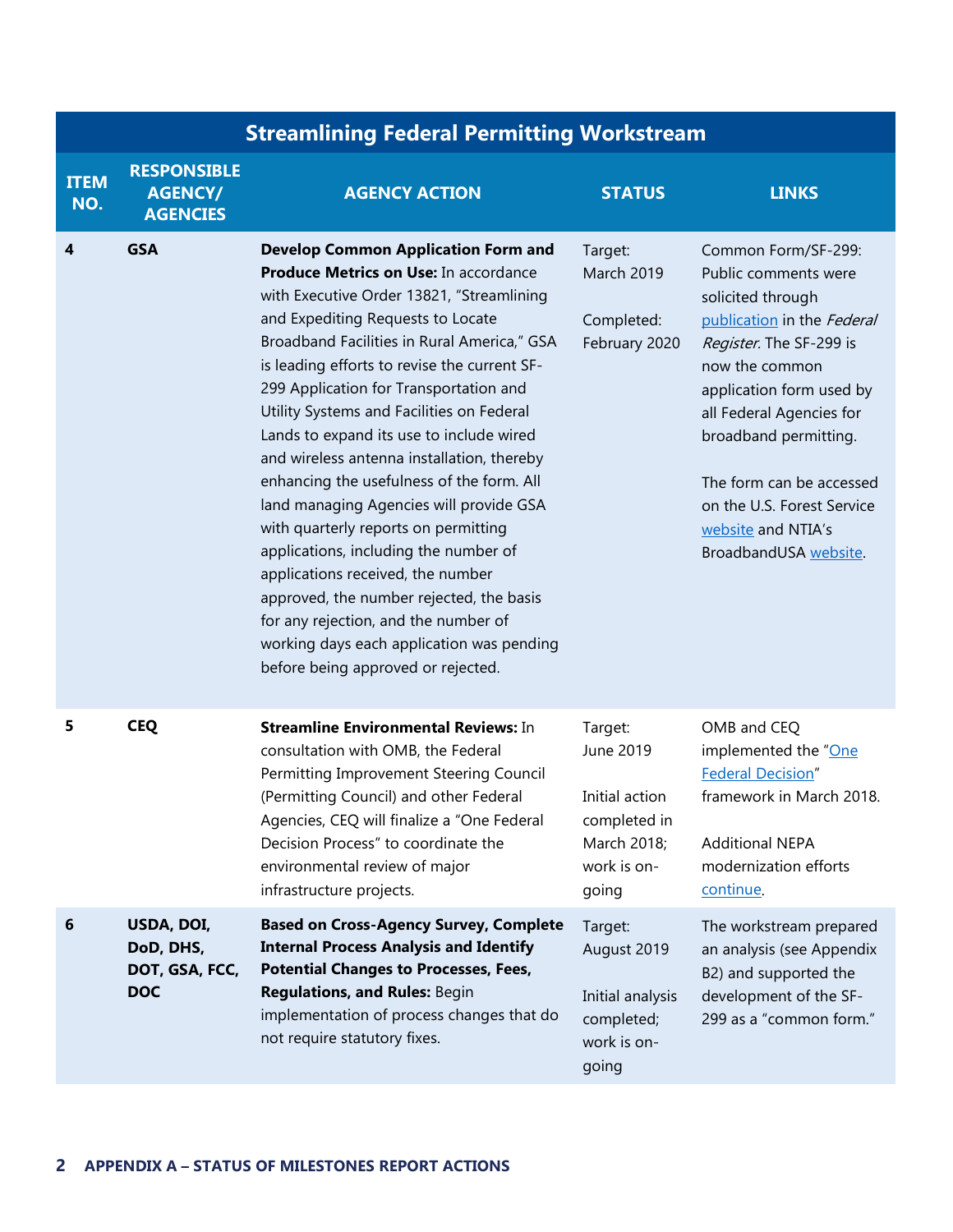|                    | <b>Streamlining Federal Permitting Workstream</b>                            |                                                                                                                                                                                                                                                                                                                                                                                                 |                                                                                             |                                                                                                                                                                                                                                                                                                                                  |  |
|--------------------|------------------------------------------------------------------------------|-------------------------------------------------------------------------------------------------------------------------------------------------------------------------------------------------------------------------------------------------------------------------------------------------------------------------------------------------------------------------------------------------|---------------------------------------------------------------------------------------------|----------------------------------------------------------------------------------------------------------------------------------------------------------------------------------------------------------------------------------------------------------------------------------------------------------------------------------|--|
| <b>ITEM</b><br>NO. | <b>RESPONSIBLE</b><br><b>AGENCY/</b><br><b>AGENCIES</b>                      | <b>AGENCY ACTION</b>                                                                                                                                                                                                                                                                                                                                                                            | <b>STATUS</b>                                                                               | <b>LINKS</b>                                                                                                                                                                                                                                                                                                                     |  |
| 7                  | NTIA (lead), in<br>collaboration<br>with DOI, USDA,<br>DoD, DOT, GSA,<br>OMB | Develop workplan and milestones for<br><b>Agency implementation of broadband</b><br>permitting reforms (per MOBILE NOW<br>statute)                                                                                                                                                                                                                                                              | Target:<br>October 2019<br>Completed:<br>August 2019                                        | NTIA completed an<br>internal workplan and<br>associated milestones to<br>quide the Agencies'<br>implementation of the<br>broadband permitting<br>reforms called for in the<br>MOBILE NOW Act.                                                                                                                                   |  |
| 8                  | <b>DoD</b>                                                                   | Streamline permitting on DoD lands: DoD<br>will streamline its permitting processes to<br>identify potential real property assets and<br>standardize best DoD business processes<br>across all Military Departments to ensure a<br>targeted 270 day standard for industry-<br>installation engagements. The process will<br>result in revised permitting standards and<br>issuance of guidance. | Target:<br>November<br>2019<br>Completed:<br><b>March 2020</b>                              | DoD successfully<br>completed its major task<br>by directing streamlined<br>commercial broadband<br>permitting by all DoD<br>Components, including<br>the Military Departments<br>(MILDEPs) of the Army, the<br>Navy and the Air Force.                                                                                          |  |
| 9                  | <b>NTIA</b>                                                                  | <b>Create One-Stop for Broadband</b><br><b>Permitting Information to minimize</b><br>Government hurdles in permitting.<br>Agencies will convey process and fee<br>information to NTIA for display on the<br>BroadbandUSA website.                                                                                                                                                               | Target:<br>January 2020<br>Completed:<br>January 2020;<br>further<br>updates in<br>progress | By July 2020, NTIA will<br>update its website to<br>include information about<br>Agency fees associated<br>with permitting<br>infrastructure on Federal<br>lands, add information<br>about the Department of<br>Energy permitting<br>processes, and highlight<br>permitting process<br>improvements made by<br>the Department of |  |

Defense.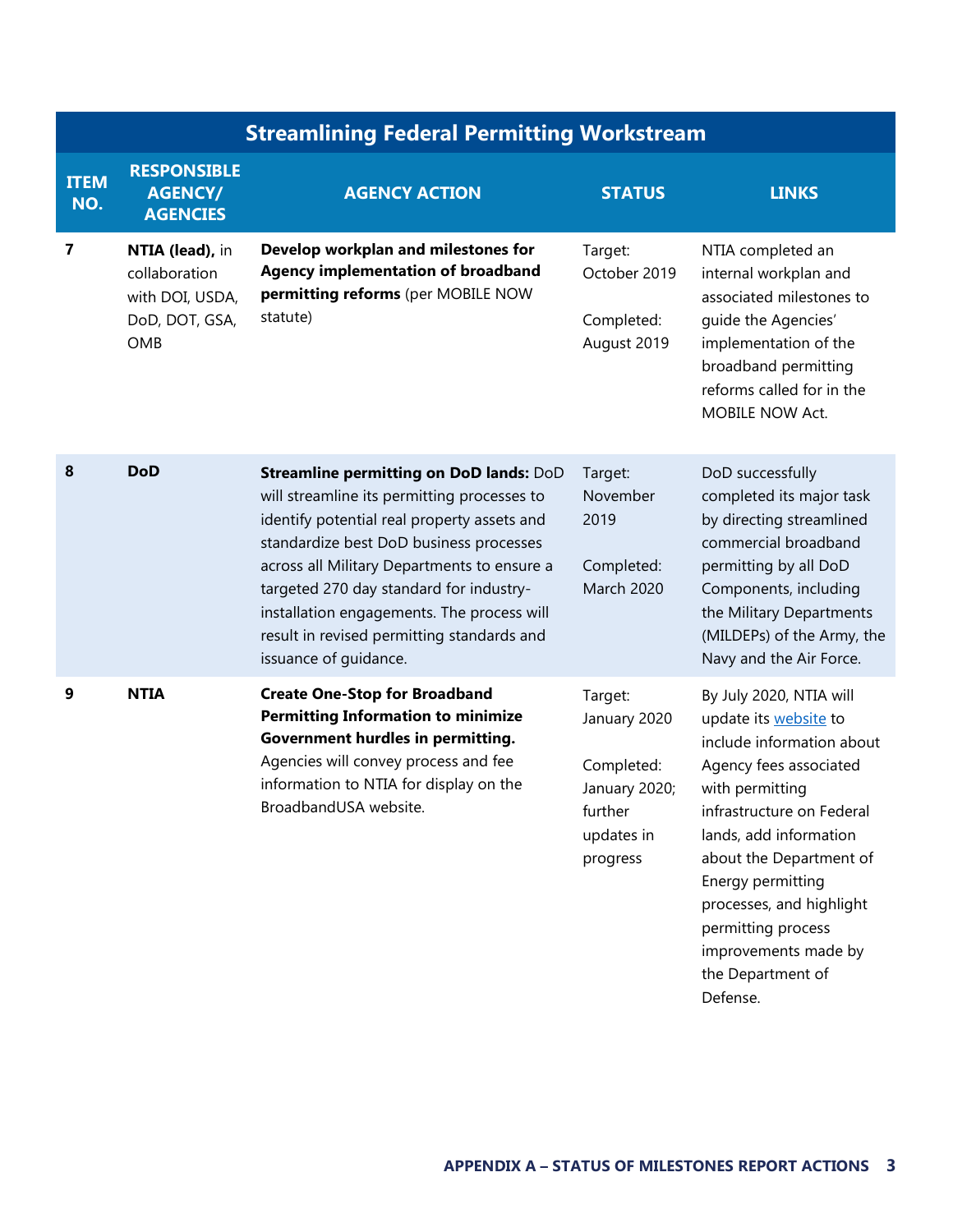|                    | <b>Streamlining Federal Permitting Workstream</b>                                   |                                                                                                                                                                                                                                                                                                                                                                                                                                        |                                                                                             |                                                                                                                                                                                                                                                                                                                                                                                                                                      |
|--------------------|-------------------------------------------------------------------------------------|----------------------------------------------------------------------------------------------------------------------------------------------------------------------------------------------------------------------------------------------------------------------------------------------------------------------------------------------------------------------------------------------------------------------------------------|---------------------------------------------------------------------------------------------|--------------------------------------------------------------------------------------------------------------------------------------------------------------------------------------------------------------------------------------------------------------------------------------------------------------------------------------------------------------------------------------------------------------------------------------|
| <b>ITEM</b><br>NO. | <b>RESPONSIBLE</b><br><b>AGENCY/</b><br><b>AGENCIES</b>                             | <b>AGENCY ACTION</b>                                                                                                                                                                                                                                                                                                                                                                                                                   | <b>STATUS</b>                                                                               | <b>LINKS</b>                                                                                                                                                                                                                                                                                                                                                                                                                         |
| 10                 | NTIA (lead), in<br>collaboration<br>with DOI, USDA,<br>DoD, DOT, GSA,<br><b>OMB</b> | Develop Recommendations to Streamline<br>Application Processes (per MOBILE NOW<br>statute)                                                                                                                                                                                                                                                                                                                                             | Target:<br><b>March 2020</b><br>Completed:<br><b>March 2020</b>                             |                                                                                                                                                                                                                                                                                                                                                                                                                                      |
| 11                 | NTIA (lead), in<br>collaboration<br>with DOI, USDA,<br>DoD, DOT, GSA,<br><b>OMB</b> | Monitor Implementation and Assess<br>Effectiveness of Recommended Actions to<br>Streamline Application Processes. (per<br>MOBILE NOW statute)                                                                                                                                                                                                                                                                                          | Target:<br>March 2021<br>Status:<br>In progress                                             |                                                                                                                                                                                                                                                                                                                                                                                                                                      |
| Page<br>17         | <b>DOI</b>                                                                          | <b>Streamline Application Processing on</b><br>DOI/BLM lands: The BLM will publish a<br>proposed rule updating and streamlining<br>the application process regulations. The<br>proposed rule would establish new<br>customer service standards, establish a<br>standard authorization period, simplify cost<br>recovery for larger scale projects, and allow<br>for automatic renewals and assignments for<br>existing authorizations. | Target:<br>February 2019<br>Status:<br>In progress.<br>Action<br>anticipated<br>summer 2020 | DOI's Bureau of Land<br>Management (BLM) and<br><b>USDA's Forest Service (FS)</b><br>have been working out<br>differences between the<br>two Agencies' rules, in<br>light of a USDA<br>rulemaking initiated in<br>September 2019. BLM is<br>adding language to<br>address the Section 512<br>amendment to the Federal<br>Land Policy and<br>Management Act<br>(FLPMA). Proposed rule<br>publication is projected for<br>summer 2020. |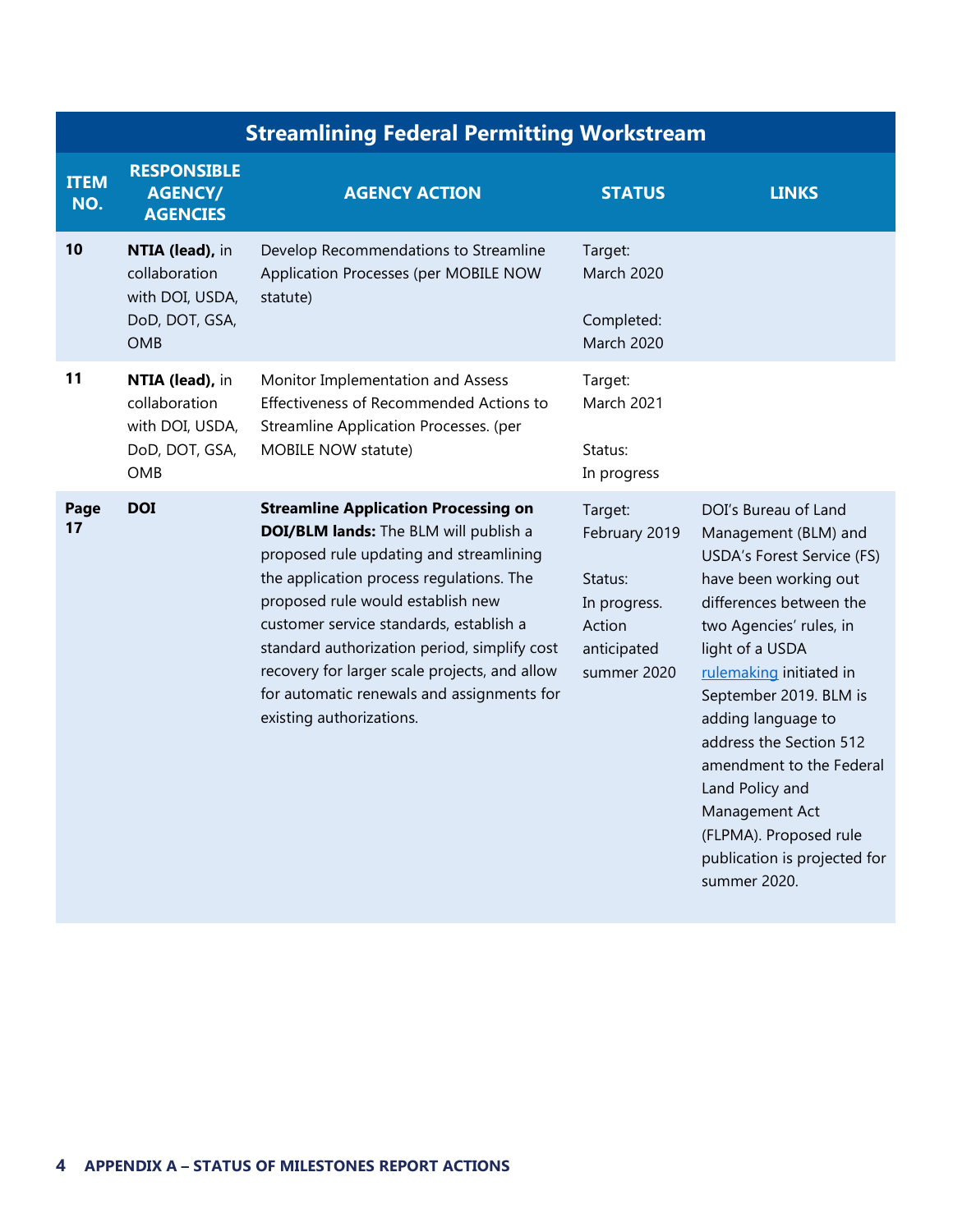|                    | <b>Streamlining Federal Permitting Workstream</b>       |                                                                                                                                                                                                                                                                                                                                                                                                                    |                                                                                                                                        |                                                                                                                                                                                                                                                                                                                                                                                                                                    |
|--------------------|---------------------------------------------------------|--------------------------------------------------------------------------------------------------------------------------------------------------------------------------------------------------------------------------------------------------------------------------------------------------------------------------------------------------------------------------------------------------------------------|----------------------------------------------------------------------------------------------------------------------------------------|------------------------------------------------------------------------------------------------------------------------------------------------------------------------------------------------------------------------------------------------------------------------------------------------------------------------------------------------------------------------------------------------------------------------------------|
| <b>ITEM</b><br>NO. | <b>RESPONSIBLE</b><br><b>AGENCY/</b><br><b>AGENCIES</b> | <b>AGENCY ACTION</b>                                                                                                                                                                                                                                                                                                                                                                                               | <b>STATUS</b>                                                                                                                          | <b>LINKS</b>                                                                                                                                                                                                                                                                                                                                                                                                                       |
| Page<br>17         | <b>DOI and DHS</b><br>(as co-chairs)                    | <b>Ensure Fee Transparency and</b><br><b>Consistency:</b> Where possible, Agencies will<br>harmonize or standardize fees associated<br>with telecommunications facilities<br>permitting. Agencies will identify actions<br>needed to retain collected fees to improve<br>the Federal permitting process and will<br>improve transparency by making fee and<br>process information available on Agency<br>websites. | Target:<br>summer 2019<br>Status:<br>In progress.<br>Internal<br>analysis<br>completed by<br>summer 2019;<br>further action<br>pending | The workstream members<br>analyzed their Agency's<br>regulations and policies<br>governing the calculation<br>of cost recovery and rental<br>fees to identify the<br>methodologies that affect<br>valuation of the<br>easement/rights-of-way,<br>and the source of those<br>policies (statutory or<br>otherwise). The<br>workstream presented its<br>findings to OMB and the<br>ABI Executive Leadership<br>Team (see Appendix C), |

and is considering options

for bringing more predictability to fee determinations by using rental schedules rather

than appraisals.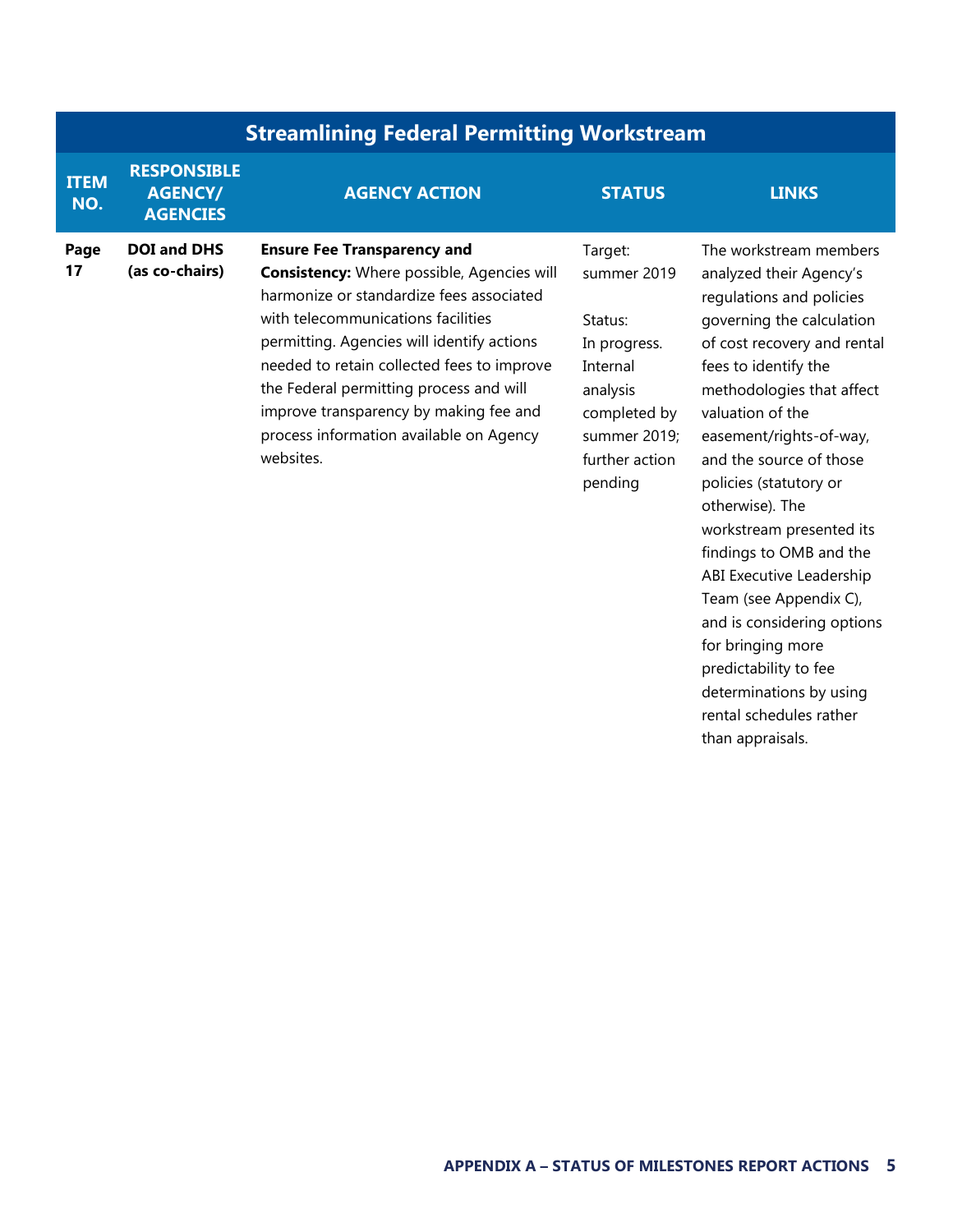## **Leverage Federal Assets Workstream** Identifying Federal assets and making them available to the private sector to deploy broadband in an easier and more cost-effective manner

| <b>ITEM</b><br>NO. | <b>RESPONSIBLE</b><br><b>AGENCY/</b><br><b>AGENCIES</b> | <b>AGENCY ACTION</b>                                                                                                                                                                                                                                                                                                                                           | <b>STATUS</b>                                           | <b>LINKS</b>                                                                                                                                                                                             |
|--------------------|---------------------------------------------------------|----------------------------------------------------------------------------------------------------------------------------------------------------------------------------------------------------------------------------------------------------------------------------------------------------------------------------------------------------------------|---------------------------------------------------------|----------------------------------------------------------------------------------------------------------------------------------------------------------------------------------------------------------|
| 1                  | <b>DOI and GSA</b><br>(as workstream<br>leads)          | <b>Conduct Cross-Agency Survey of</b><br><b>Potential Assets for Telecommunications:</b><br>The workstream will issue and Agencies will<br>complete a cross-Agency survey of assets<br>managed by DOI, DoD, GSA, USDA, NASA,<br>VA, and DOE to identify additional asset<br>classes that could be leveraged to further<br>support telecommunications networks. | Completed:<br>September<br>2018                         | The cross-Agency survey<br>and results are contained<br>in the Appendix of the<br>Recommendations Report,<br>delivered to the Executive<br>Office of the President in<br>March 2020. (See<br>Appendix D) |
| $\overline{2}$     | <b>GSA</b>                                              | <b>Augment JOEL Map With Additional</b><br>Federal Data: GSA will provide published<br>public data set from the FRPP management<br>system to DOI for integration into JOEL<br>map.                                                                                                                                                                             | Completed:<br>November<br>2018                          | Link to DOI's JOEL Map                                                                                                                                                                                   |
| 3                  | <b>DOI</b>                                              | Publish Map of DOI Towers Available for<br><b>Commercial Use: DOI will publish a new</b><br>mapping tool - the Joint Overview -<br>Established Locations (JOEL) map - with<br>over 7,000 tower site locations included.                                                                                                                                        | Target:<br>February 2019<br>Completed:<br>February 2019 | Link to DOI's JOEL Map                                                                                                                                                                                   |
| $\boldsymbol{4}$   | <b>DOI</b>                                              | <b>Best Practices for Asset Inventory</b><br>Mapping: DOI will develop and share best<br>practices on asset inventory mapping and<br>management with workstream members to<br>encourage use of JOEL platform.                                                                                                                                                  | Target:<br><b>March 2019</b><br>Status: In<br>progress  | Link to DOI's JOEL map                                                                                                                                                                                   |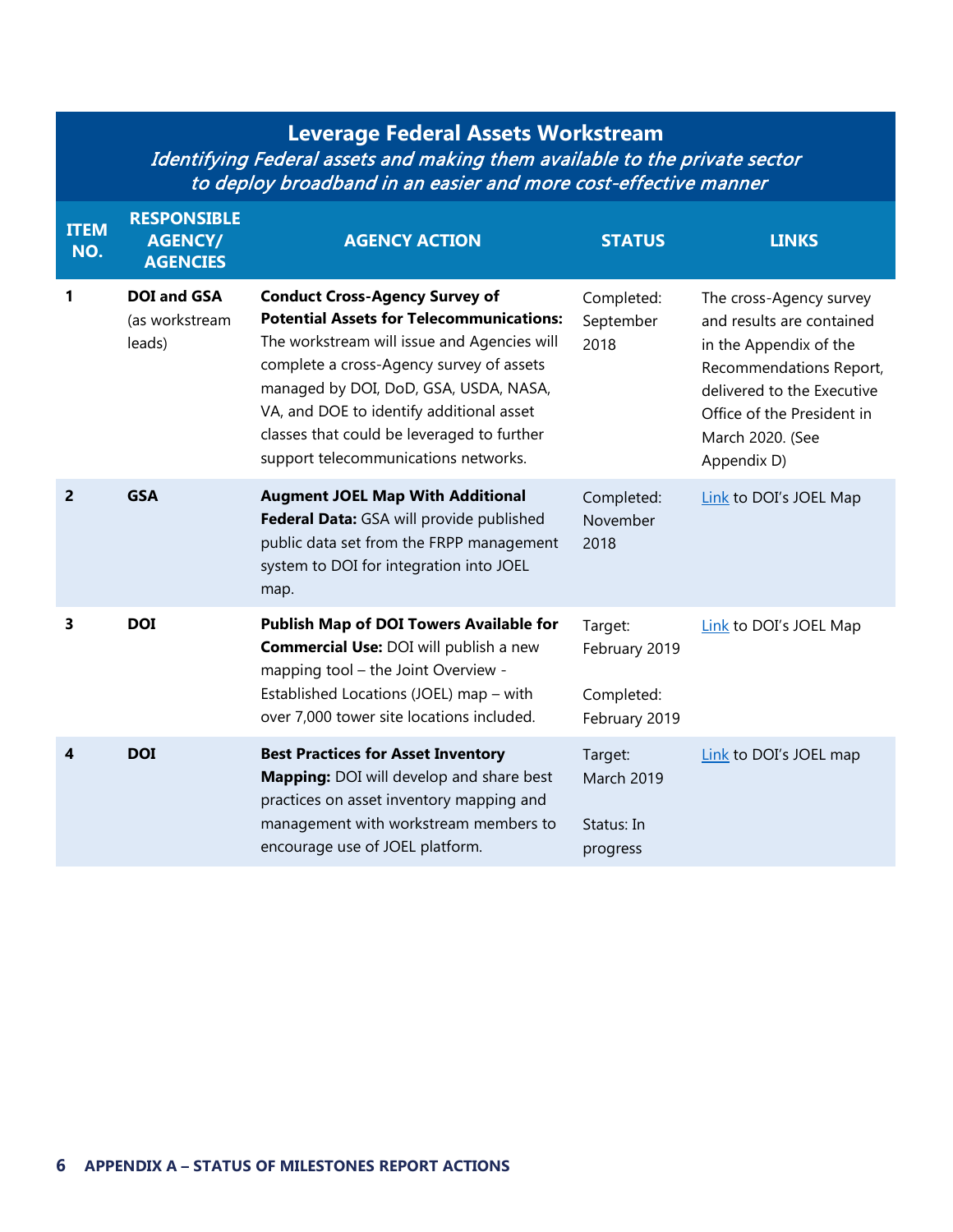|                         | <b>Leverage Federal Assets Workstream</b>               |                                                                                                                                                                                                                                                                                                                                                                                                                                                                                                                                                                                                                                                              |                                                           |                                                                                                                                                                                                                                                                                       |  |
|-------------------------|---------------------------------------------------------|--------------------------------------------------------------------------------------------------------------------------------------------------------------------------------------------------------------------------------------------------------------------------------------------------------------------------------------------------------------------------------------------------------------------------------------------------------------------------------------------------------------------------------------------------------------------------------------------------------------------------------------------------------------|-----------------------------------------------------------|---------------------------------------------------------------------------------------------------------------------------------------------------------------------------------------------------------------------------------------------------------------------------------------|--|
| <b>ITEM</b><br>NO.      | <b>RESPONSIBLE</b><br><b>AGENCY/</b><br><b>AGENCIES</b> | <b>AGENCY ACTION</b>                                                                                                                                                                                                                                                                                                                                                                                                                                                                                                                                                                                                                                         | <b>STATUS</b>                                             | <b>LINKS</b>                                                                                                                                                                                                                                                                          |  |
| 5                       | <b>GSA</b>                                              | <b>GSA Will Publish MOBILE NOW Asset</b><br><b>Inventories:</b> By April 2019, GSA will publish<br>the information that Agencies will report to<br>the FRPP database in January 2019, in<br>accordance with the MOBILE NOW Act. This<br>will provide greater visibility to those assets<br>so that service providers can better<br>ascertain their capability for<br>telecommunications uses.                                                                                                                                                                                                                                                                | Target:<br>April 2019<br>Completed:<br>June 2019          | FRPP public data set link<br>FRPP Map link                                                                                                                                                                                                                                            |  |
| 6                       | <b>DOI</b>                                              | <b>Develop Mechanism to Provide</b><br><b>Interagency Content to DOI Map: DOI will</b><br>develop a mechanism to allow other<br>Agencies to provide updates to the DOI<br>map.                                                                                                                                                                                                                                                                                                                                                                                                                                                                               | Target:<br>June 2019<br>Status: In<br>progress            | Link to DOI's JOEL Map                                                                                                                                                                                                                                                                |  |
| $\overline{\mathbf{z}}$ | <b>DOI and GSA</b><br>(as workstream<br>co-chairs)      | <b>Finalize Inventory and Issue</b><br><b>Recommendations to Create a</b><br><b>Standardized Process and Increase Access</b><br>to Federal Assets: The inventory will<br>include asset type, geo-location, owner, and<br>links to processes for gaining authorization.<br>This cross-Agency effort will expand the<br>available inventory and information on<br>Federal assets that are potentially available<br>for public and/or commercial use to support<br>broadband deployment. The workstream<br>will also recommend rule, regulation, and/or<br>policy changes that facilitate increased<br>private use of Federal assets for<br>telecommunications. | Target:<br>August 2019<br>Completed:<br><b>March 2020</b> | The Recommendations<br>Report was delivered to<br>Executive Office of the<br>President in March 2020.<br>(See Appendix D)<br>The GSA GIS Center for<br>Excellence added data<br>layers for public lands and<br>U.S. Postal Service<br>properties to the FRPP<br>map.<br>FRPP Map link |  |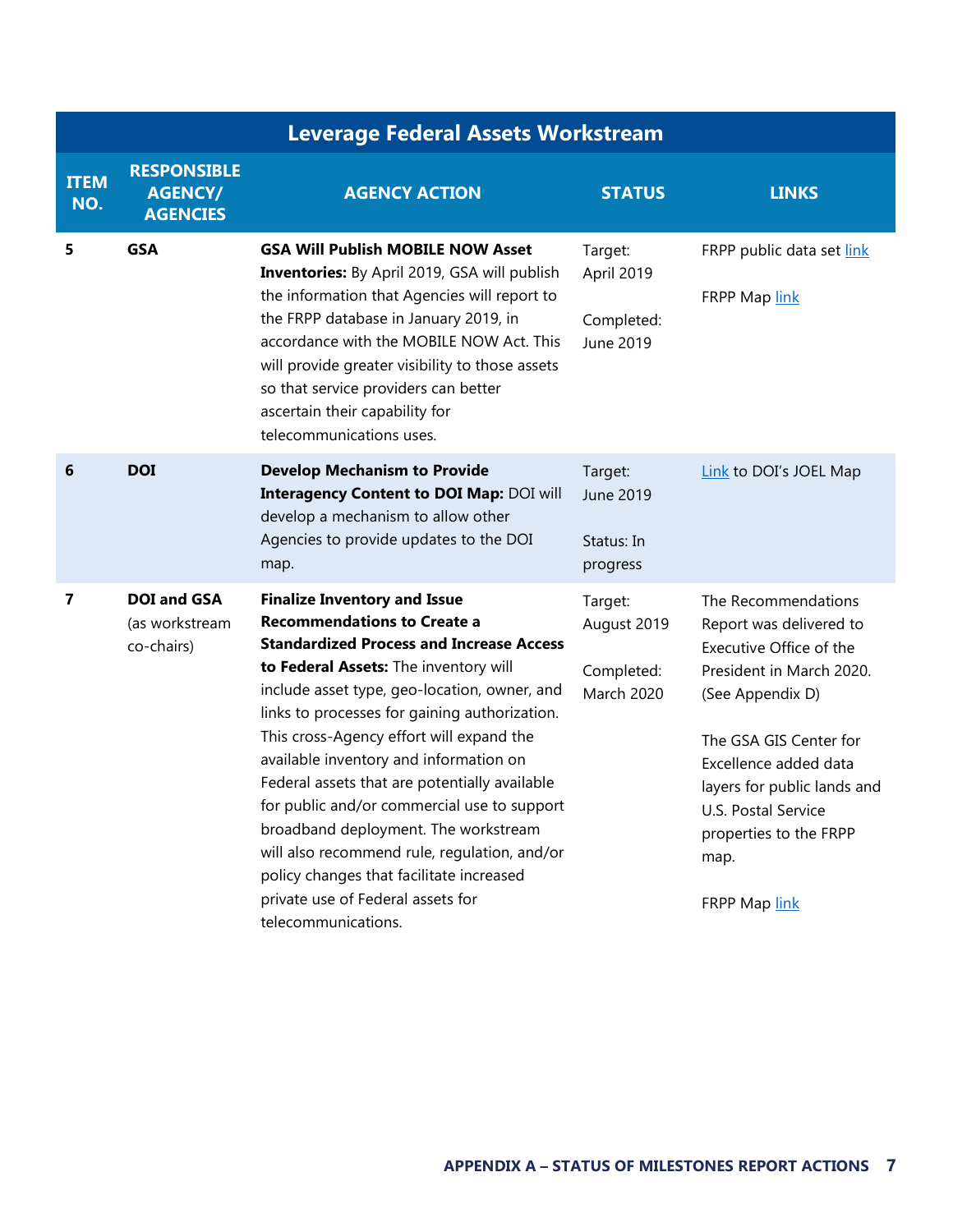| <b>Leverage Federal Assets Workstream</b> |                                                         |                                                                                                                                                                                                                                                                                                                                                                                                                                                                                                           |                                                       |                                                                                                                                                         |  |
|-------------------------------------------|---------------------------------------------------------|-----------------------------------------------------------------------------------------------------------------------------------------------------------------------------------------------------------------------------------------------------------------------------------------------------------------------------------------------------------------------------------------------------------------------------------------------------------------------------------------------------------|-------------------------------------------------------|---------------------------------------------------------------------------------------------------------------------------------------------------------|--|
| <b>ITEM</b><br>NO.                        | <b>RESPONSIBLE</b><br><b>AGENCY/</b><br><b>AGENCIES</b> | <b>AGENCY ACTION</b>                                                                                                                                                                                                                                                                                                                                                                                                                                                                                      | <b>STATUS</b>                                         | <b>LINKS</b>                                                                                                                                            |  |
| 8                                         | <b>DOE</b>                                              | <b>Assess Viability of Leasing DOE Dark</b><br>Fiber: By April 2019, the Western Area<br>Power Administration (WAPA) and<br>Southwestern Area Power Administration<br>(SWPA) in consultation with the Department<br>of Energy Office of Electricity, will complete<br>a feasibility assessment plan to determine if<br>WAPA and SWPA excess fiber can be leased<br>to their customers and broadband service<br>providers. By December 2019, WAPA and<br>SWPA will complete the feasibility<br>assessment. | Target:<br>December<br>2019<br>Status:<br>In progress | DOE is working with OMB<br>to finalize the aggregated<br>feasibility assessment<br>report, which was sent to<br>the White House on<br>February 14, 2020 |  |
| Page<br>21                                | <b>DOI</b>                                              | Establish a workstream subgroup to<br>expand data availability on the JOEL<br>portal: DOI will oversee an evolving process<br>that will shape the data provided to the<br>private sector to ensure pertinent Federal<br>data is provided in a timely manner to assist<br>with broadband deployment.                                                                                                                                                                                                       | Status:<br>In progress                                | Link to DOI's JOEL map                                                                                                                                  |  |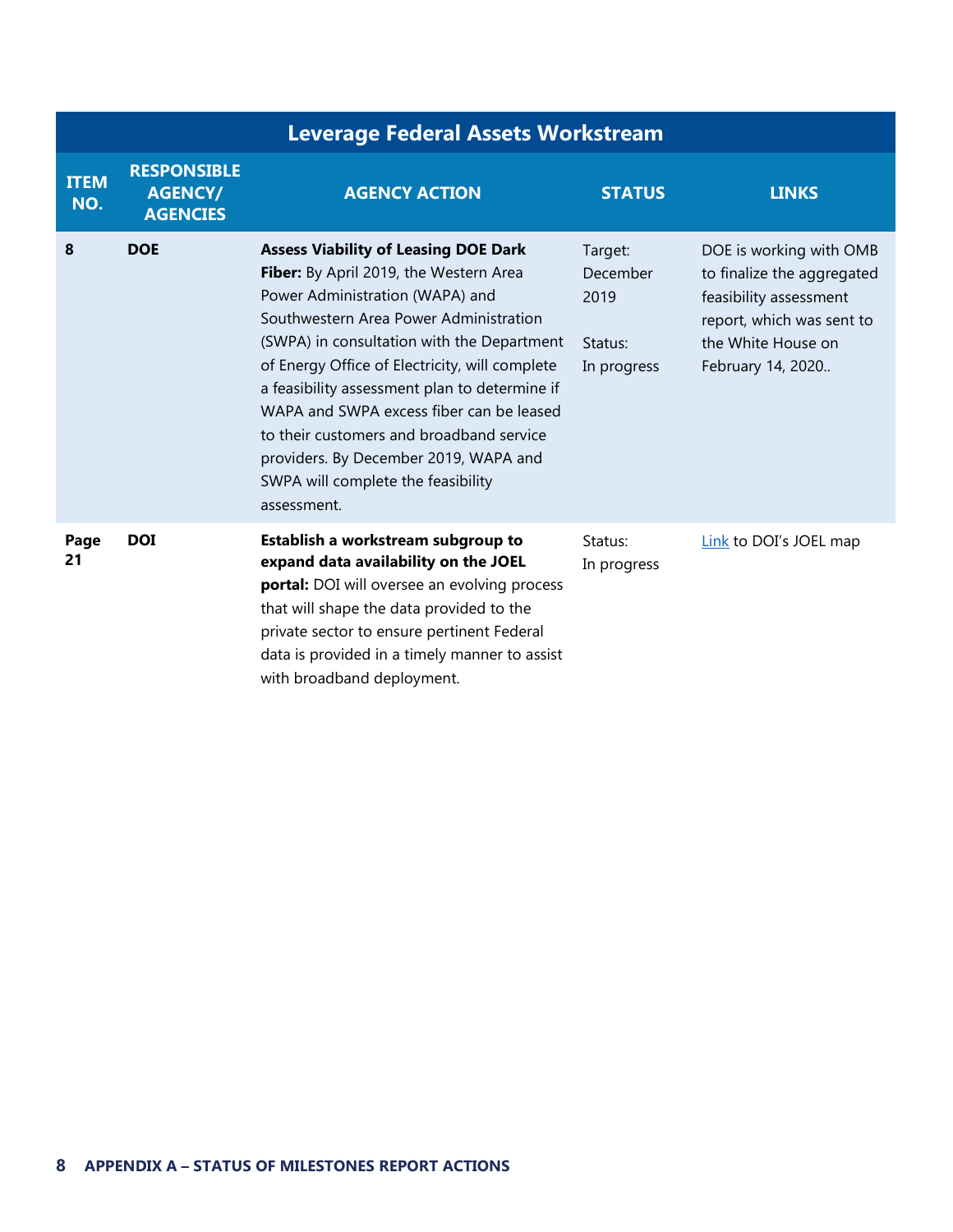## **Federal Funding Workstream** Maximizing the impact of Federal broadband funds through interagency coordination and policy changes

| <b>ITEM</b><br>NO. | <b>RESPONSIBLE</b><br><b>AGENCY/</b><br><b>AGENCIES</b> | <b>AGENCY ACTION</b>                                                                                                                                                                                                                                                                                                                                                                                                                                                                                                                                                                                                                   | <b>STATUS</b>                                                                                                                    | <b>LINKS</b>                                                                                                                                                                                                                                  |
|--------------------|---------------------------------------------------------|----------------------------------------------------------------------------------------------------------------------------------------------------------------------------------------------------------------------------------------------------------------------------------------------------------------------------------------------------------------------------------------------------------------------------------------------------------------------------------------------------------------------------------------------------------------------------------------------------------------------------------------|----------------------------------------------------------------------------------------------------------------------------------|-----------------------------------------------------------------------------------------------------------------------------------------------------------------------------------------------------------------------------------------------|
| 1                  | <b>USDA</b>                                             | <b>Establish Goals and Performance</b><br><b>Measures for Rural Utilities Service</b><br><b>Broadband Programs: USDA has</b><br>established concrete goals across RUS<br>infrastructure programs that reflect the role<br>of the Federal Government in facilitating<br>private investment in broadband<br>infrastructure. By December 2018, the<br>Agency will assess its current evaluation<br>methods to determine additional<br>performance metrics to align to its program<br>goals. These new goals and metrics will<br>ensure that Federal funds provide the<br>greatest possible benefit to taxpayers and<br>rural communities. | Completed:<br>December<br>2018                                                                                                   |                                                                                                                                                                                                                                               |
| 2                  | <b>VA</b>                                               | <b>Launch Pilot Program to Deliver Rural</b><br>Telehealth to Veterans: The Department of<br>Veterans Affairs' Veterans Health<br>Administration (VHA) is working with<br>Microsoft to pilot new technology that<br>delivers broadband Internet access to more<br>rural places. There are now 12 pilot sites in<br>rural areas across the United States. VHA is<br>preparing rural veteran distribution maps to<br>allow targeting of rural veteran populations.                                                                                                                                                                       | Target:<br>December<br>2018<br>Status:<br>Initial<br>agreement<br>completed<br>and signed<br>April 2019;<br>work is on-<br>going | The pilot will target<br>counties with large<br>concentrations of Veterans<br>with limited broadband<br>access. Digital skills<br>training to be offered in<br><b>Airband partner locations</b><br>when improved<br>connectivity established. |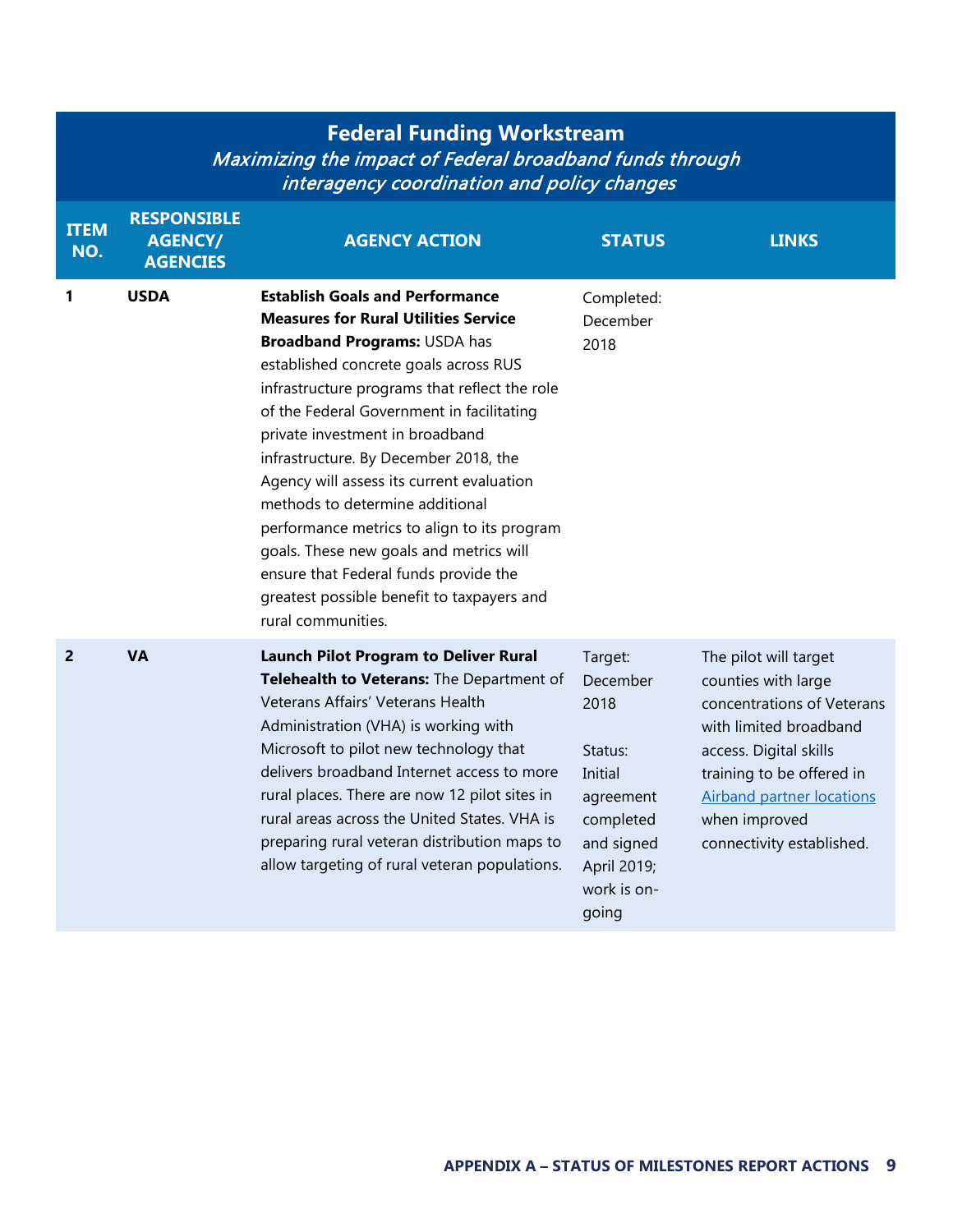|                    | <b>Federal Funding Workstream</b>                        |                                                                                                                                                                                                                                                                                                                                                                                                                                                                                                                             |                                                                                                                     |                                                                                                |  |
|--------------------|----------------------------------------------------------|-----------------------------------------------------------------------------------------------------------------------------------------------------------------------------------------------------------------------------------------------------------------------------------------------------------------------------------------------------------------------------------------------------------------------------------------------------------------------------------------------------------------------------|---------------------------------------------------------------------------------------------------------------------|------------------------------------------------------------------------------------------------|--|
| <b>ITEM</b><br>NO. | <b>RESPONSIBLE</b><br><b>AGENCY/</b><br><b>AGENCIES</b>  | <b>AGENCY ACTION</b>                                                                                                                                                                                                                                                                                                                                                                                                                                                                                                        | <b>STATUS</b>                                                                                                       | <b>LINKS</b>                                                                                   |  |
| 3                  | <b>VA</b>                                                | <b>New Partnerships to Promote Broadband</b><br>Access for Veterans: The VA will lead<br>efforts to create partnerships with Federal<br>Agencies, philanthropic organizations, the<br>FCC, and the private sector to expand<br>broadband access and adoption for<br>veterans. VA will host a telehealth summit<br>to broaden veteran Internet access and<br>announce partnership commitments.                                                                                                                               | Target:<br>December<br>2018<br>Status: Initial<br>partnerships<br>announced<br>December<br>2018; work is<br>ongoing | Announced                                                                                      |  |
| 4                  | <b>NTIA</b>                                              | <b>Begin Data Acquisition and Platform</b><br>Development: NTIA will begin to acquire<br>the mapping platform, technologies, and<br>geospatial services for the broadband<br>availability map.                                                                                                                                                                                                                                                                                                                              | Target:<br>February 2019<br>Completed:<br>February 2019                                                             |                                                                                                |  |
| 5                  | <b>USDA</b> and<br>NTIA (as<br>workstream co-<br>chairs) | <b>Complete Cross-Agency Review of</b><br><b>Funding Programs, Rules, and Processes:</b><br>The Federal Funding Workstream will<br>develop, issue, and complete an analysis of<br>broadband funding sources including:<br>funding parameters, program coordination<br>options, and other statutory and regulatory<br>requirements. The workstream will use the<br>information to develop policy<br>recommendations to better target Federal<br>awards and communicate program details<br>to the public and private sectors. | Target:<br><b>March 2019</b><br>Completed:<br><b>March 2019</b>                                                     | The analysis was delivered<br>to the Executive Office of<br>the President. (See<br>Appendix E) |  |
| 6                  | <b>NTIA</b>                                              | <b>NTIA Will Update Website with Latest</b><br>Federal Funding Information: NTIA will<br>update the BroadbandUSA website to<br>represent the latest information on<br>broadband funding, as provided by<br>Agencies through the Federal Funding<br>Workstream survey.                                                                                                                                                                                                                                                       | Target:<br>March 2019<br>Completed:<br>March 2019                                                                   | Completed March 2019;<br>announced. Further<br>updates completed in<br>April 2020.             |  |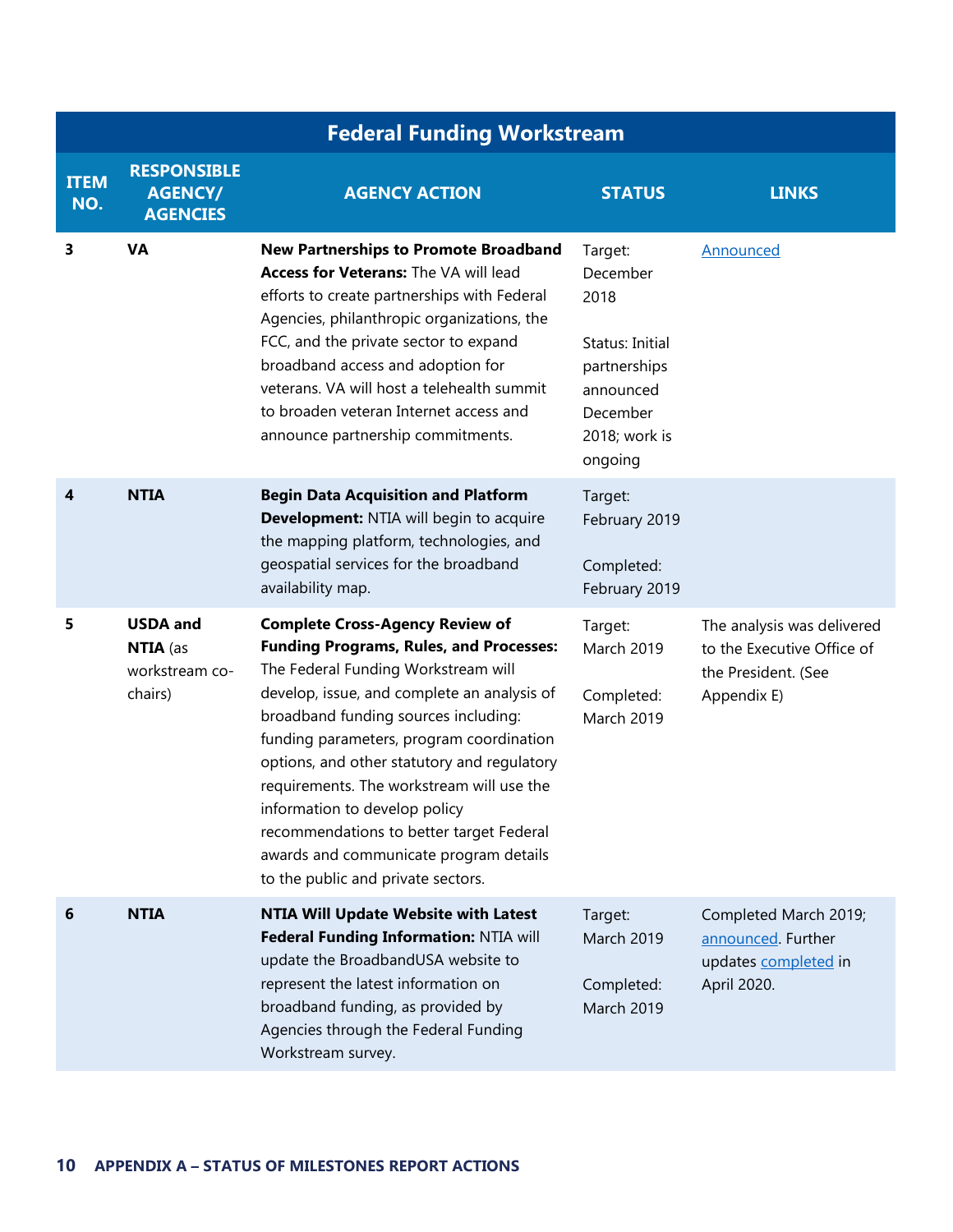|                         | <b>Federal Funding Workstream</b>                        |                                                                                                                                                                                                                                                                                                                                                                                                              |                                                                 |                                                                                                                                                                                                                                                                                                                              |  |
|-------------------------|----------------------------------------------------------|--------------------------------------------------------------------------------------------------------------------------------------------------------------------------------------------------------------------------------------------------------------------------------------------------------------------------------------------------------------------------------------------------------------|-----------------------------------------------------------------|------------------------------------------------------------------------------------------------------------------------------------------------------------------------------------------------------------------------------------------------------------------------------------------------------------------------------|--|
| <b>ITEM</b><br>NO.      | <b>RESPONSIBLE</b><br><b>AGENCY/</b><br><b>AGENCIES</b>  | <b>AGENCY ACTION</b>                                                                                                                                                                                                                                                                                                                                                                                         | <b>STATUS</b>                                                   | <b>LINKS</b>                                                                                                                                                                                                                                                                                                                 |  |
| $\overline{\mathbf{z}}$ | <b>Delta Regional</b><br><b>Authority</b><br>(DRA)       | <b>Issue Broadband-Specific Funding for</b><br>Delta Region: This program will be<br>designed to provide both technical<br>assistance to local communities and actual<br>broadband infrastructure deployment.<br>When designing this program, DRA will look<br>to partner with larger Federal partners to<br>identify ways to collaborate and leverage<br>additional dollars for broadband in the<br>region. | Target:<br><b>March 2019</b><br>Completed:<br><b>March 2019</b> | DRA made broadband-<br>specific funding a federal<br>priority within its existing<br>funding programs<br>centered on basic public<br>infrastructure and<br>workforce<br>development. This will<br>allow broadband<br>deployment to become a<br>component of on-going<br>efforts. Existing programs<br>available on DRA site. |  |
| 8                       | <b>USDA and</b><br>NTIA (as<br>workstream co-<br>chairs) | <b>Recommendations for Improved</b><br><b>Program Consistency and Coordination:</b><br>By spring of 2019, the Federal Funding<br>Workstream will complete its analysis and<br>develop policy recommendations for<br>improving cross-Agency coordination on<br>broadband funding. Program changes and<br>implementation will occur throughout 2019<br>and beyond.                                             | Target:<br>spring 2019<br>Completed:<br>June 2019               | The document was<br>delivered to the Executive<br>Office of the President.<br>(See Appendix F)                                                                                                                                                                                                                               |  |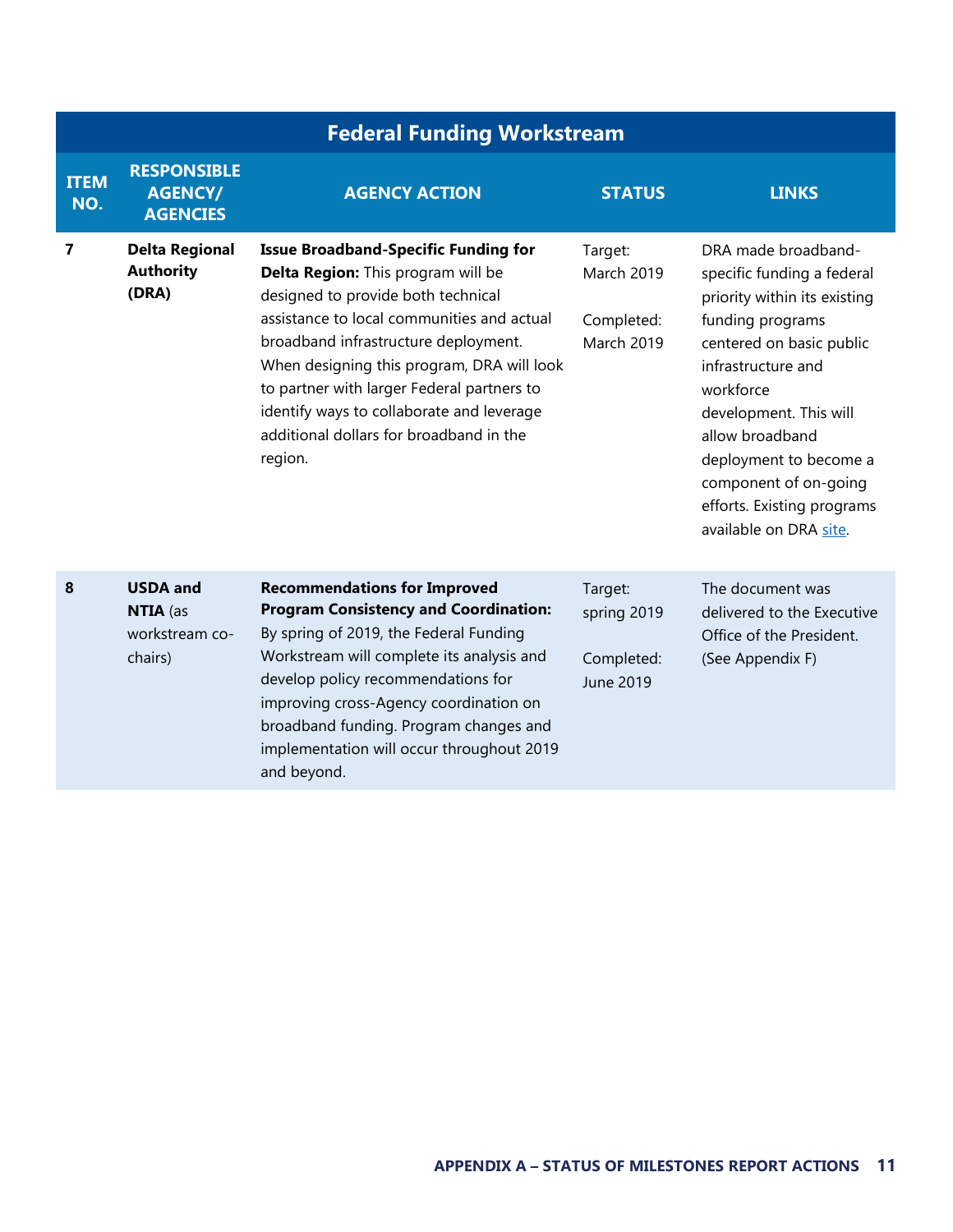|                    | <b>Federal Funding Workstream</b>                       |                                                                                                                                                                                                                                                                                                                                                                                                                                                                                                                                                                                                                                                                                                                                                                                |                                                           |                        |  |  |
|--------------------|---------------------------------------------------------|--------------------------------------------------------------------------------------------------------------------------------------------------------------------------------------------------------------------------------------------------------------------------------------------------------------------------------------------------------------------------------------------------------------------------------------------------------------------------------------------------------------------------------------------------------------------------------------------------------------------------------------------------------------------------------------------------------------------------------------------------------------------------------|-----------------------------------------------------------|------------------------|--|--|
| <b>ITEM</b><br>NO. | <b>RESPONSIBLE</b><br><b>AGENCY/</b><br><b>AGENCIES</b> | <b>AGENCY ACTION</b>                                                                                                                                                                                                                                                                                                                                                                                                                                                                                                                                                                                                                                                                                                                                                           | <b>STATUS</b>                                             | <b>LINKS</b>           |  |  |
| 9                  | <b>USDA</b>                                             | <b>Launch USDA Grant and Loan Pilot:</b><br>Establish a responsive, customer-friendly<br>rural broadband pilot program of loans and<br>grants to expand rural broadband in<br>underserved rural and Tribal areas with a<br>population of 20,000 or less. Rural areas<br>without current Internet service speeds of<br>10 megabits per second (Mbps) download<br>and 1 Mbps upload at the household will be<br>eligible to apply for the pilot program<br>funds. This program will help build modern<br>broadband infrastructure for as many rural<br>American homes, businesses, farms, schools<br>and health care facilities as possible -<br>resulting in improved effectiveness of<br>Federal funds. USDA expects to start<br>accepting applications in the spring of 2019. | Target:<br>spring 2019<br>Completed:<br>April 2019        | <b>Press Release</b>   |  |  |
| 10                 | <b>USDA</b>                                             | <b>Launch New Application Platform and</b><br><b>Systems:</b> By the Spring of FY 2019, USDA<br>RD will complete a full assessment of<br>customer-facing systems and launch new<br>application and processing systems<br>designed to improve responsiveness and<br>customer support.                                                                                                                                                                                                                                                                                                                                                                                                                                                                                           | Target:<br>spring 2019<br>Completed:<br>May 2019          | <b>Program Website</b> |  |  |
| 11                 | DOI, IMLS and<br><b>ED</b>                              | The DOI's BIA, IMLS and ED will work with<br>Native American communities and other<br>Federal Agencies to develop and convene a<br>Tribal Broadband Summit.                                                                                                                                                                                                                                                                                                                                                                                                                                                                                                                                                                                                                    | Target:<br>spring 2019<br>Completed:<br>September<br>2019 | Summit website         |  |  |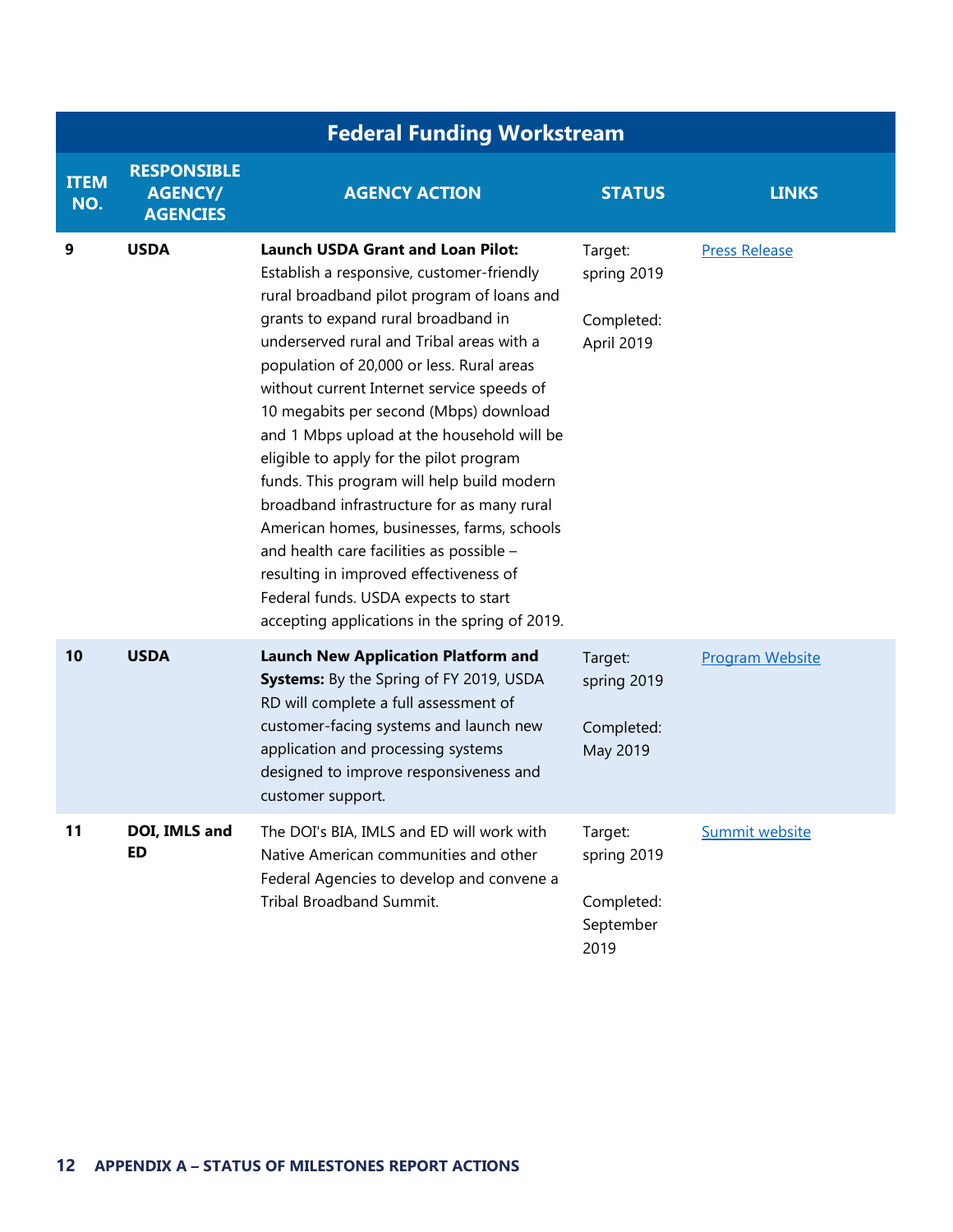|                    | <b>Federal Funding Workstream</b>                       |                                                                                                                                                                                                                                                                                                                                                                                          |                                                                                                       |                                                                                                        |
|--------------------|---------------------------------------------------------|------------------------------------------------------------------------------------------------------------------------------------------------------------------------------------------------------------------------------------------------------------------------------------------------------------------------------------------------------------------------------------------|-------------------------------------------------------------------------------------------------------|--------------------------------------------------------------------------------------------------------|
| <b>ITEM</b><br>NO. | <b>RESPONSIBLE</b><br><b>AGENCY/</b><br><b>AGENCIES</b> | <b>AGENCY ACTION</b>                                                                                                                                                                                                                                                                                                                                                                     | <b>STATUS</b>                                                                                         | <b>LINKS</b>                                                                                           |
| 12                 | <b>FCC</b>                                              | FCC Plan to Improve Broadband in Tribal<br>Lands: In conjunction with the Tribes, the<br>FCC will submit a report evaluating<br>broadband coverage in Indian country and<br>on land held by a Native Corporation<br>pursuant to the Alaska Native Claims<br>Settlement Act. The FCC must complete<br>rulemaking to address unserved areas<br>identified in the report by September 2020. | Target:<br>spring 2019<br>Completed:<br>May 2019                                                      | Report                                                                                                 |
| 13                 | <b>FCC</b>                                              | FCC Report to Congress on Broadband<br><b>Access for Veterans: FCC Report to</b><br><b>Congress on Broadband Access for</b><br>Veterans: The FCC will prepare and submit<br>a report to Congress to promote broadband<br>Internet access for veterans, especially low-<br>income veterans and veterans residing in<br>rural areas.                                                       | Target:<br>spring 2019<br>Completed:<br>May 2019                                                      | Report                                                                                                 |
| 14                 | <b>NTIA</b>                                             | <b>Launch Pilot of Broadband Mapping Tool</b><br>to Better Target Funding: By September<br>2019, NTIA will introduce a broadband<br>mapping tool that uses additional data sets,<br>beyond the FCC 477 data.                                                                                                                                                                             | Target:<br>September<br>2019<br>Initial action<br>completed<br>September<br>2019; work is<br>on-going | Completed September<br>2019; initial<br>announcement. Additional<br>updates available on NTIA<br>site. |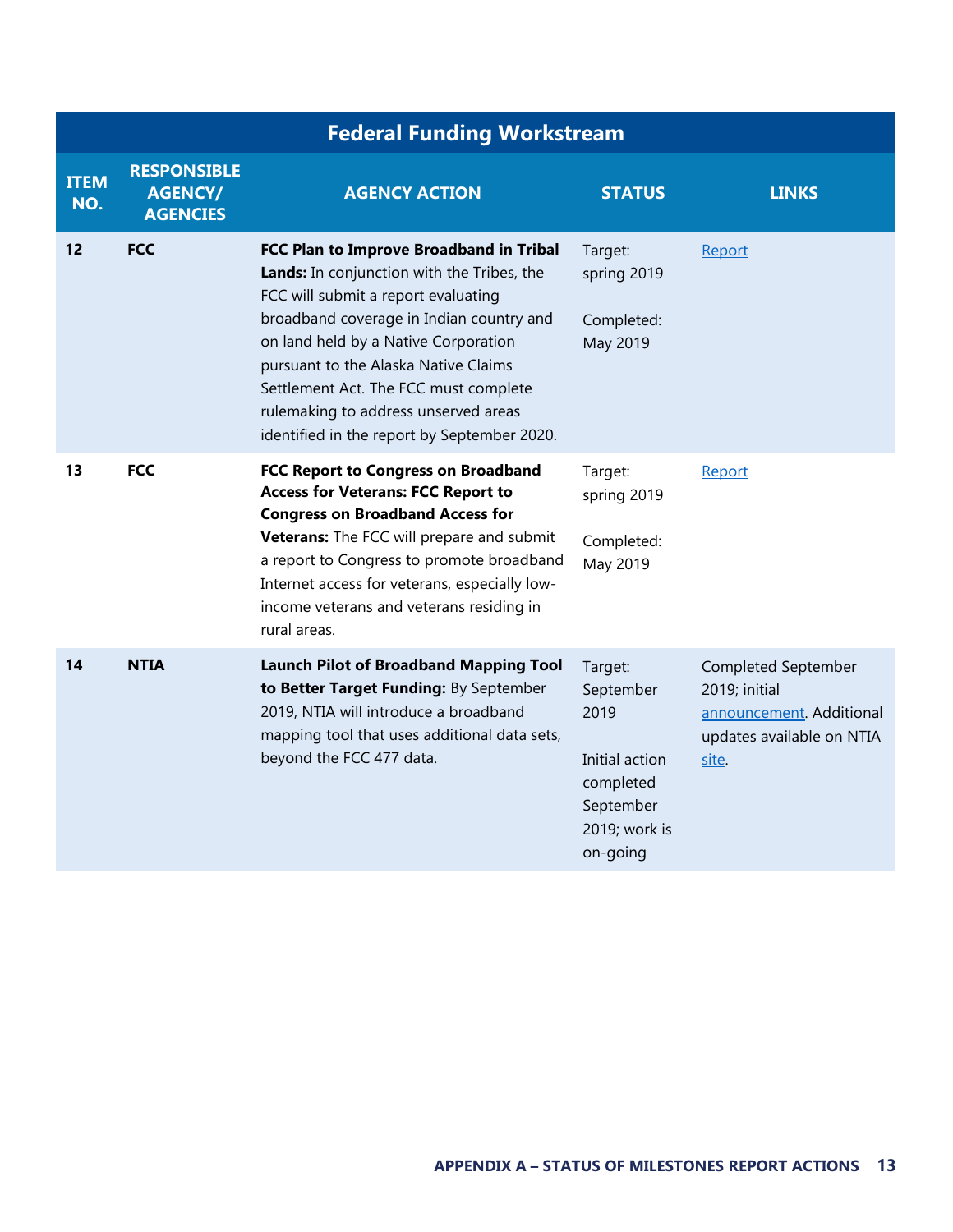|                    | <b>Federal Funding Workstream</b>                       |                                                                                                                                                                                                                                                                                                                                                                                                                                                                                                                                                                                                                                                               |                                                                                              |                                                                                                                                               |  |
|--------------------|---------------------------------------------------------|---------------------------------------------------------------------------------------------------------------------------------------------------------------------------------------------------------------------------------------------------------------------------------------------------------------------------------------------------------------------------------------------------------------------------------------------------------------------------------------------------------------------------------------------------------------------------------------------------------------------------------------------------------------|----------------------------------------------------------------------------------------------|-----------------------------------------------------------------------------------------------------------------------------------------------|--|
| <b>ITEM</b><br>NO. | <b>RESPONSIBLE</b><br><b>AGENCY/</b><br><b>AGENCIES</b> | <b>AGENCY ACTION</b>                                                                                                                                                                                                                                                                                                                                                                                                                                                                                                                                                                                                                                          | <b>STATUS</b>                                                                                | <b>LINKS</b>                                                                                                                                  |  |
| 15                 | <b>NTIA</b>                                             | <b>Improve Coordination Between Federal</b><br>and State Programs: Through its work with<br>the State Broadband Leaders Network<br>(SBLN), NTIA facilitates coordination<br>between State-level officials who support<br>programs that promote broadband<br>planning and deployment in unserved and<br>underserved areas of their States. These<br>State broadband leaders witness the need<br>for increased coordination and information<br>sharing with Federal funders. NTIA will<br>convene discussions with State and Federal<br>funding entities to identify opportunities for<br>program alignment and coordination and<br>will issue recommendations. | Target:<br>September<br>2019<br>Completed:<br>September<br>2019                              | The memo was delivered<br>to the Federal Funding<br>workstream Co-Chairs and<br>the Executive Office of the<br>President. (See Appendix<br>G) |  |
| Page<br>29         | <b>USDA</b>                                             | Distribute grants and loans through<br>ReConnect program: USDA expects to<br>begin distribution of grants and loans<br>beginning in the second half of 2019                                                                                                                                                                                                                                                                                                                                                                                                                                                                                                   | Target:<br>second half of<br>2019<br>Completed:<br>first awards<br>announced<br>October 2019 | <b>ReConnect Awardees</b>                                                                                                                     |  |
| Page<br>30         | <b>USDA</b>                                             | <b>Establish Goals and Performance</b><br><b>Measures for Rural Utilities Service</b><br>Broadband Programs: By December 2018,<br>the Agency will assess its current evaluation<br>methods to determine additional<br>performance metrics to align to its program<br>goals.                                                                                                                                                                                                                                                                                                                                                                                   | Target:<br>December<br>2018<br>Completed:<br>December<br>2018                                | <b>Register Notice Link</b>                                                                                                                   |  |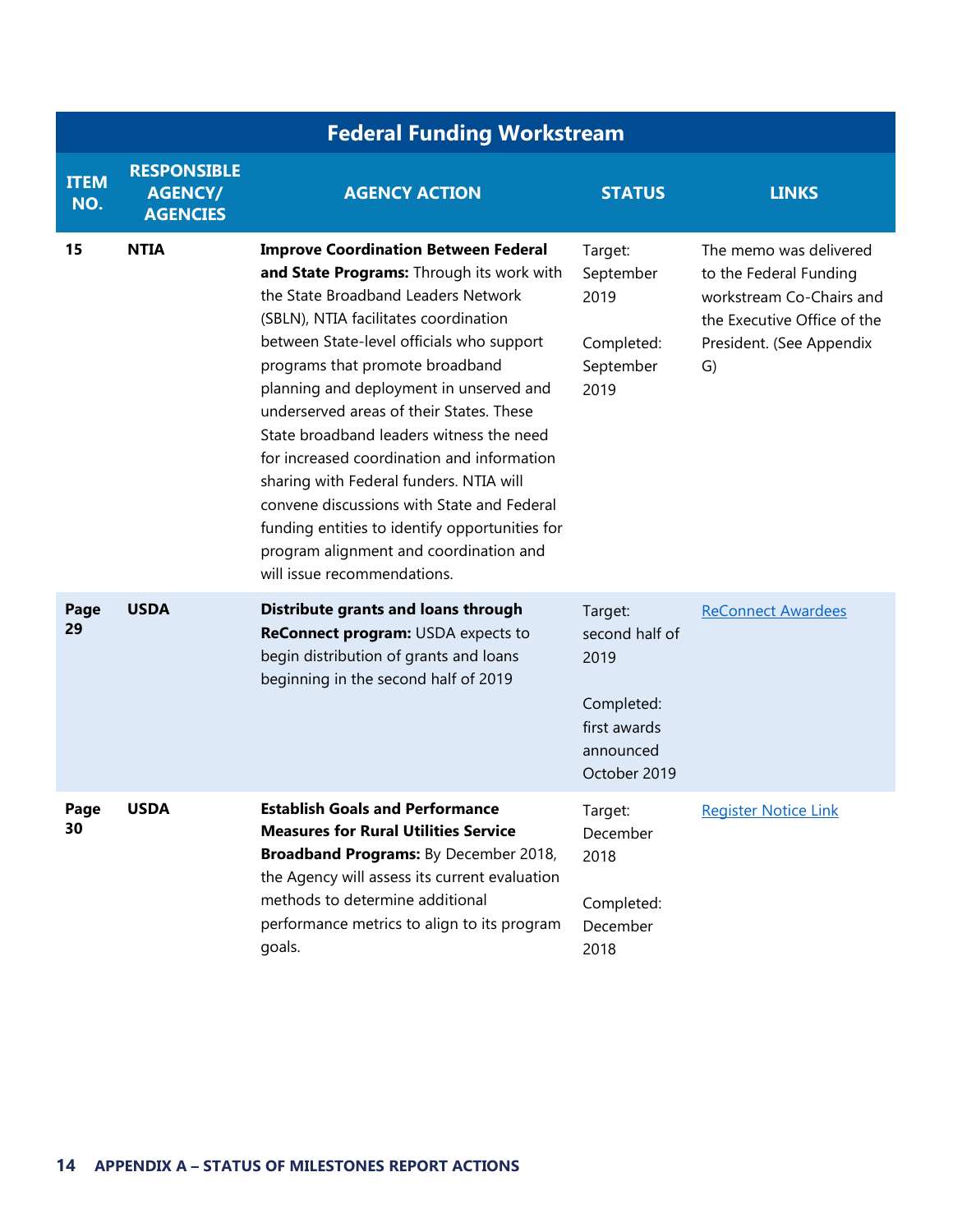| <b>Federal Funding Workstream</b> |                                                         |                                                                                                                                                                                                       |                                                            |                         |
|-----------------------------------|---------------------------------------------------------|-------------------------------------------------------------------------------------------------------------------------------------------------------------------------------------------------------|------------------------------------------------------------|-------------------------|
| <b>ITEM</b><br>NO.                | <b>RESPONSIBLE</b><br><b>AGENCY/</b><br><b>AGENCIES</b> | <b>AGENCY ACTION</b>                                                                                                                                                                                  | <b>STATUS</b>                                              | <b>LINKS</b>            |
| Page<br>30                        | <b>FCC</b>                                              | <b>FCC Collaborative Plan to Improve</b><br><b>Broadband in Tribal Lands: The FCC will</b><br>complete a rulemaking to address unserved<br>areas identified in the report above by<br>September 2020. | Target:<br>September<br>2020<br>Completed:<br>January 2020 | <b>Report and Order</b> |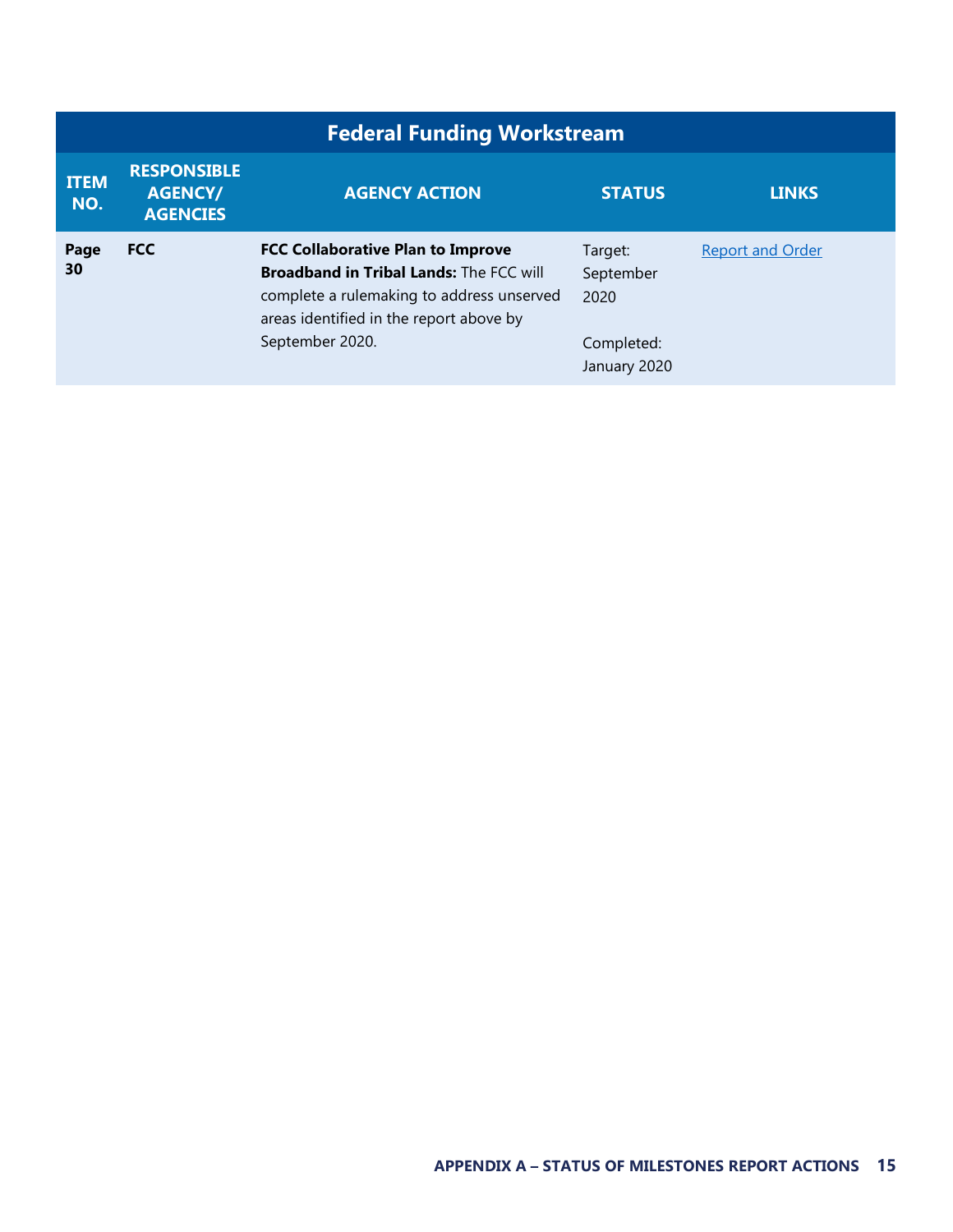|                  | <b>Promoting Research and Innovation</b>                |                                                                                                                                                                                                                                                                                                                                                                                                                                                                                                                                                                                                                      |                                 |                                                                          |
|------------------|---------------------------------------------------------|----------------------------------------------------------------------------------------------------------------------------------------------------------------------------------------------------------------------------------------------------------------------------------------------------------------------------------------------------------------------------------------------------------------------------------------------------------------------------------------------------------------------------------------------------------------------------------------------------------------------|---------------------------------|--------------------------------------------------------------------------|
| <b>ITEM</b><br># | <b>RESPONSIBLE</b><br><b>AGENCY/</b><br><b>AGENCIES</b> | <b>AGENCY ACTION</b>                                                                                                                                                                                                                                                                                                                                                                                                                                                                                                                                                                                                 | <b>STATUS</b>                   | <b>LINKS</b>                                                             |
| 1                | <b>NTIA</b>                                             | New Data on Computer and Internet Use<br>in America: NTIA continues its<br>longstanding Digital Nation research<br>program with a new 2017 Computer and<br>Internet Use Supplement to the Current<br>Population Survey that gathered data on<br>over 123,000 people living in 52,000<br>households across the country. Analysis and<br>reports will be issued over the next 18<br>months.                                                                                                                                                                                                                            | Completed:<br>June 2018         | <b>NTIA Data Central</b>                                                 |
| $\overline{2}$   | <b>NSF</b>                                              | The NSF WINS Challenge Winners<br><b>Announced: NSF created and funded the</b><br>NSF Wireless Innovation for a Networked<br>Society (NSF WINS) Challenge to identify<br>and prototype solutions that enhance<br>wireless connectivity: (1) in communities<br>affected by disasters where Internet access<br>is compromised or (2) in communities that<br>need greater access. Winners will be able to<br>develop/license their design into full-<br>fledged commercial offerings that will<br>provide increased network resilience and<br>reach. The WINS Challenges are<br>administered by the Mozilla Foundation. | Completed:<br>September<br>2018 | <b>WINS Challenges are</b><br>administered by the<br>Mozilla Foundation. |
| 3                | <b>NSF/NITRD</b>                                        | <b>NSF/NITRD Published New Research</b><br>Resource Guide: NSF/NITRD published a<br>resource guide detailing broadband-related<br>research and development programs across<br>the Federal Government. NITRD is<br>supporting this effort, which is an<br>outgrowth of the multi-Agency National<br>Broadband Research Agenda that was<br>published in January 2017.                                                                                                                                                                                                                                                  | Completed:<br>September<br>2018 | NITRD resource page for<br>broadband                                     |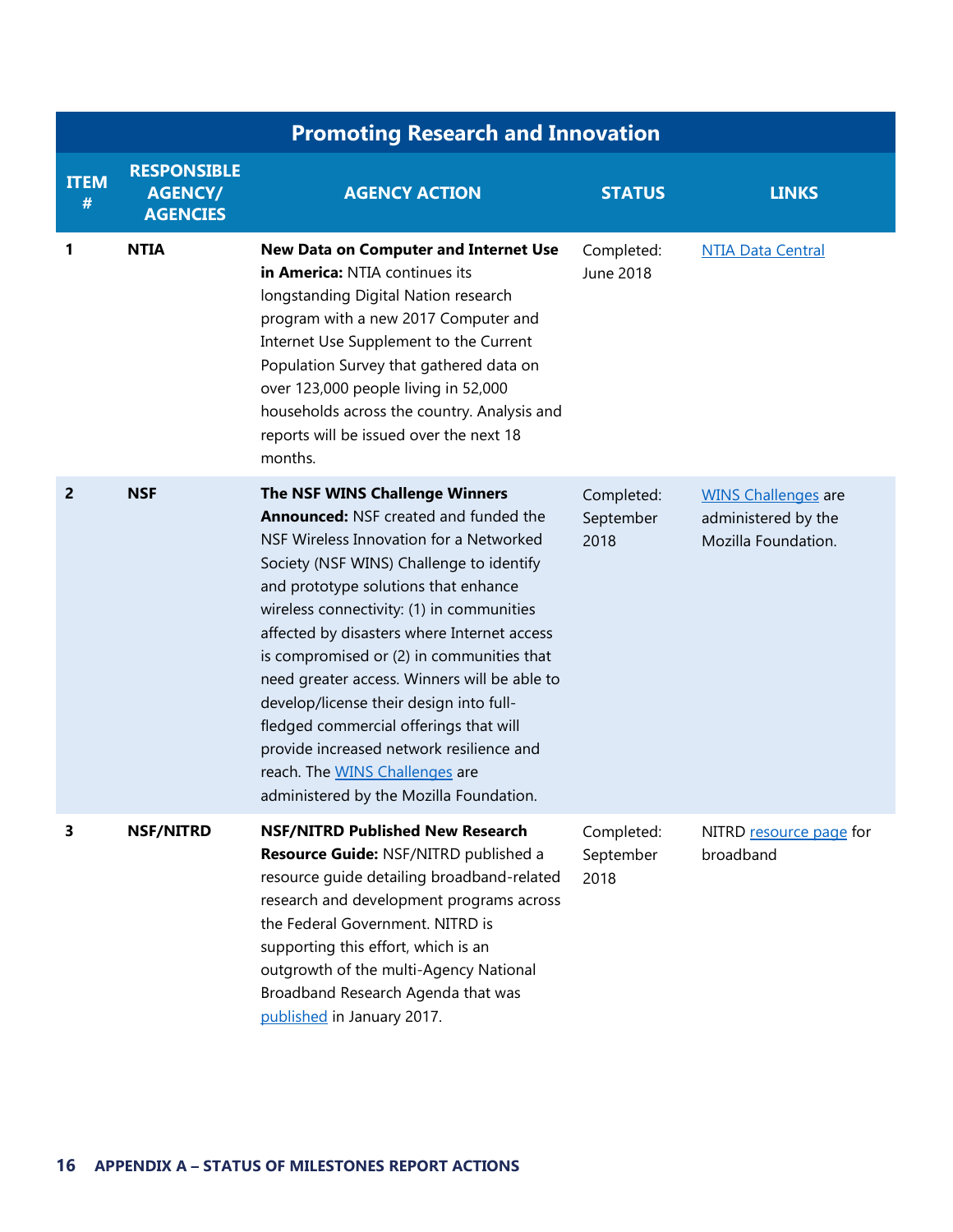|                  |                                                         | <b>Promoting Research and Innovation</b>                                                                                                                                                                                                                                                                                                                   |                                                               |                                                                                                                                                                                                                                                                                                                                                                                     |
|------------------|---------------------------------------------------------|------------------------------------------------------------------------------------------------------------------------------------------------------------------------------------------------------------------------------------------------------------------------------------------------------------------------------------------------------------|---------------------------------------------------------------|-------------------------------------------------------------------------------------------------------------------------------------------------------------------------------------------------------------------------------------------------------------------------------------------------------------------------------------------------------------------------------------|
| <b>ITEM</b><br># | <b>RESPONSIBLE</b><br><b>AGENCY/</b><br><b>AGENCIES</b> | <b>AGENCY ACTION</b>                                                                                                                                                                                                                                                                                                                                       | <b>STATUS</b>                                                 | <b>LINKS</b>                                                                                                                                                                                                                                                                                                                                                                        |
| 4                | <b>NSF/NTIA</b>                                         | <b>Global Cities Team Challenge on Rural</b><br>and Smart Ag: The Smart Ag and Rural<br>SuperCluster will host a workshop at Purdue<br>University as part of the Global City Team<br>Challenge (GCTC) to engage stakeholders<br>from industry, governments, and nonprofits<br>to create blueprints and best practices for<br>smart cities and communities. | Completed:<br>September<br>2018                               | Workshop page                                                                                                                                                                                                                                                                                                                                                                       |
| 5                | <b>Census</b>                                           | <b>Detailed ACS Data on Broadband</b><br>Adoption: The U.S. Census Bureau will<br>release new American Community Survey<br>(ACS) data on computer and Internet usage<br>that will be statistically valid at the census<br>block group and tract level.                                                                                                     | Target:<br>December<br>2018<br>Completed:<br>December<br>2018 | Announced                                                                                                                                                                                                                                                                                                                                                                           |
| 6                | <b>NSF</b>                                              | NSF Ignites Internet Innovation: Building<br>on the success of the US Ignite program, in<br>April 2019, NSF will support the US Ignite<br>Application Summit and Smart and<br><b>Connected Communities Principal</b><br>Investigators' Meeting co-located with<br>Smart Cities Connect Conference and Expo<br>in Denver, Colorado.                         | Target:<br>April 2019<br>Completed:<br>April 2019             | NSF has invested more<br>than \$42 million in 52<br>projects over the last two<br>years, resulting in dozens<br>of new applications that<br>are being put to use in<br>local communities. Several<br>of the NSF S&CC projects<br>were showcased at the<br>2019 US Ignite Application<br>Summit co-located with<br>the Smart Cities Connect<br>Conference and Expo in<br>Denver, CO. |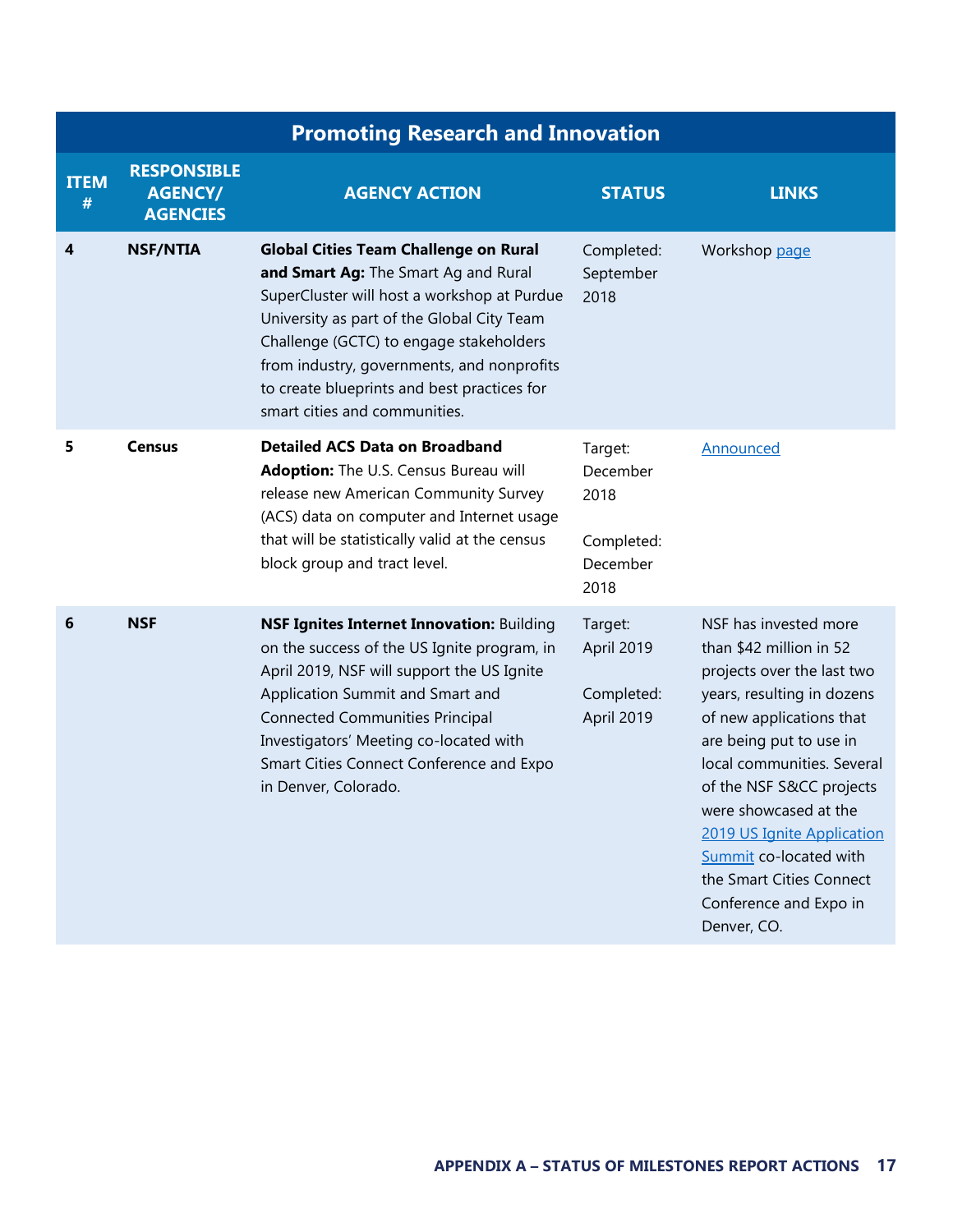| <b>Promoting Research and Innovation</b> |                                                         |                                                                                                                                                                                                                                         |                                                                                                               |                                                                                                                                                                                                                                                                               |
|------------------------------------------|---------------------------------------------------------|-----------------------------------------------------------------------------------------------------------------------------------------------------------------------------------------------------------------------------------------|---------------------------------------------------------------------------------------------------------------|-------------------------------------------------------------------------------------------------------------------------------------------------------------------------------------------------------------------------------------------------------------------------------|
| <b>ITEM</b><br>#                         | <b>RESPONSIBLE</b><br><b>AGENCY/</b><br><b>AGENCIES</b> | <b>AGENCY ACTION</b>                                                                                                                                                                                                                    | <b>STATUS</b>                                                                                                 | <b>LINKS</b>                                                                                                                                                                                                                                                                  |
| 7                                        | <b>NTIA</b>                                             | <b>Digital Nation 2019 Survey Released:</b><br>NTIA expected to release the 2019<br>computer and Internet Use Supplement,<br>building on over 20 years of longitudinal<br>data on consumer trends in technology and<br>information use. | Target:<br>November<br>2019<br>Survey<br>administered<br>November<br>2019; results<br>expected<br>spring 2020 | The Census Bureau<br>administered the NTIA<br>Internet Use Survey as a<br>supplement to its Current<br><b>Population Survey (CPS)</b><br>in November 2019. NTIA<br>expects survey results in<br>spring 2020, and will<br>publish and analyze the<br>data throughout the year. |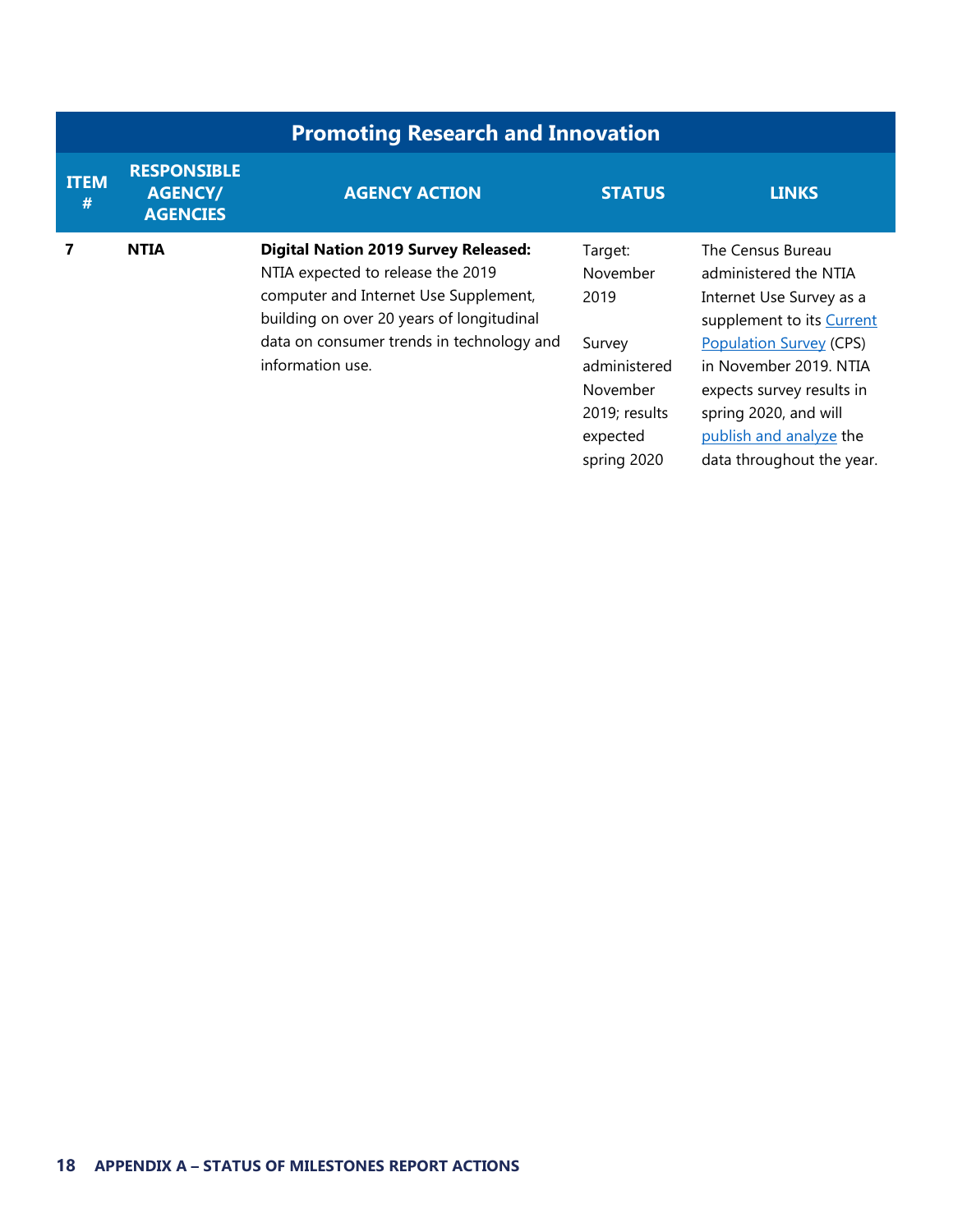|                  | <b>Improving Educational Outcomes</b>                   |                                                                                                                                                                                                                                                                                                   |                                                       |                                                                                                                                                                                                                                                                                                                                                                                                                                                        |  |
|------------------|---------------------------------------------------------|---------------------------------------------------------------------------------------------------------------------------------------------------------------------------------------------------------------------------------------------------------------------------------------------------|-------------------------------------------------------|--------------------------------------------------------------------------------------------------------------------------------------------------------------------------------------------------------------------------------------------------------------------------------------------------------------------------------------------------------------------------------------------------------------------------------------------------------|--|
| <b>ITEM</b><br># | <b>RESPONSIBLE</b><br><b>AGENCY/</b><br><b>AGENCIES</b> | <b>AGENCY ACTION</b>                                                                                                                                                                                                                                                                              | <b>STATUS</b>                                         | <b>LINKS</b>                                                                                                                                                                                                                                                                                                                                                                                                                                           |  |
| 1                | <b>ED</b>                                               | <b>Promoting Broadband Access for</b><br><b>Students:</b> ED will create an interagency<br>working group and develop and test<br>strategies to increase broadband access for<br>students in and outside of school and<br>complete collaborative technical assistance<br>efforts by October 2019.  | Target:<br>October 2019<br>Completed:<br>October 2019 | ED coordinates with<br>Federal colleagues<br>through the Digital<br>Inclusion subgroup to<br>share information and<br>resources on relevant<br>federal programs and<br>engage in collaborative<br>technical assistance<br>efforts.                                                                                                                                                                                                                     |  |
| $\overline{2}$   | <b>ED</b>                                               | <b>Equity in Technology Access Questions</b><br>Are Part of Civil Rights Data Collection<br>for First Time: In the Spring of 2020, the<br>upcoming Civil Rights Data Collection<br>survey will measure equity in technology<br>access with new questions on access to<br>computers and broadband. | Target:<br>spring 2020<br>Completed:<br>spring 2020   | The 2019-2020 Civil Rights<br>Data Collection survey will<br>measure equity in<br>technology access with<br>new questions on Internet<br>and device access. The<br>2017-2018 CRDC Data<br>Collection included<br>optional questions<br>regarding technology<br>access. The 2019-2020<br><b>CRDC Data Collection will</b><br>require these questions for<br>the first time. The 2019-<br>2020 CRDC data will be<br>publicly released in spring<br>2022. |  |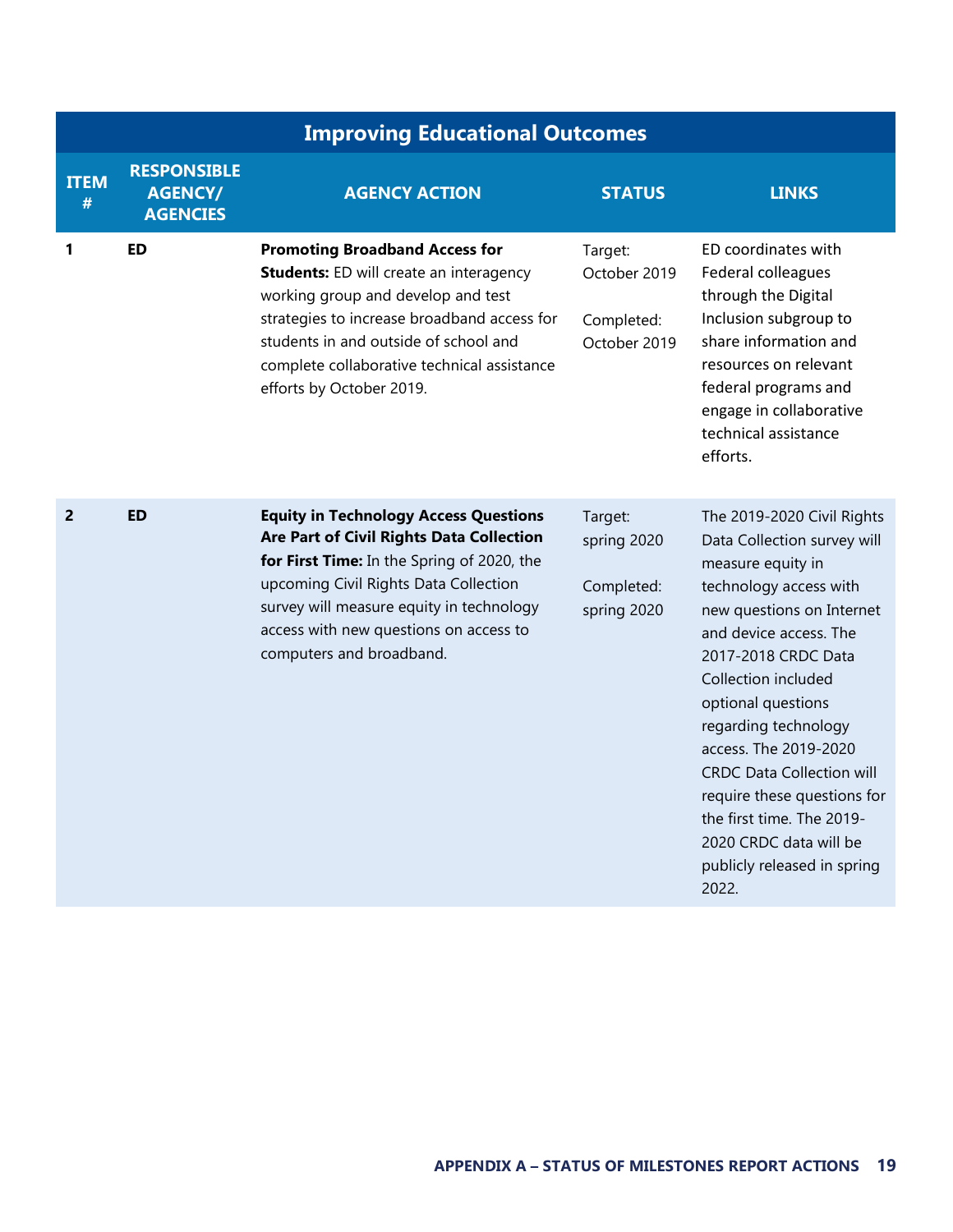|                  | <b>Stimulating Economic Development</b>                 |                                                                                                                                                                                                                                                                                                                                                                                                                |                                                                              |                                                                                                                                                                                                                                                                                                                                        |  |
|------------------|---------------------------------------------------------|----------------------------------------------------------------------------------------------------------------------------------------------------------------------------------------------------------------------------------------------------------------------------------------------------------------------------------------------------------------------------------------------------------------|------------------------------------------------------------------------------|----------------------------------------------------------------------------------------------------------------------------------------------------------------------------------------------------------------------------------------------------------------------------------------------------------------------------------------|--|
| <b>ITEM</b><br># | <b>RESPONSIBLE</b><br><b>AGENCY/</b><br><b>AGENCIES</b> | <b>AGENCY ACTION</b>                                                                                                                                                                                                                                                                                                                                                                                           | <b>STATUS</b>                                                                | <b>LINKS</b>                                                                                                                                                                                                                                                                                                                           |  |
| 1                | <b>DOL</b>                                              | <b>Clarifying Broadband Funding Eligibility</b><br>Within DOL Programs: DOL issued<br>clarification stating that broadband is an<br>eligible administrative expense within One<br>Stops and Job Centers.                                                                                                                                                                                                       | Completed:<br>January 2017                                                   | DOL issued <i>guidance</i><br>stating that infrastructure<br>costs, including<br>technology to facilitate<br>access to American Job<br>Centers (AJCs) (formerly<br>called One-Stop Career<br>Centers) are non-<br>personnel costs, which are<br>eligible expenses if they<br>are necessary for the<br>general operation of the<br>AJC. |  |
| $\overline{2}$   | <b>DOL</b>                                              | <b>DOL Promotes Technology Use in</b><br>Workforce System: DOL will complete<br>research to help better leverage<br>Technology-based Learning to help clients<br>improve job skills.                                                                                                                                                                                                                           | Target:<br>October 2018<br>Status:<br>Anticipated<br>Completion<br>June 2020 |                                                                                                                                                                                                                                                                                                                                        |  |
| 3                | <b>USDA</b>                                             | <b>Evaluate the Economic Benefits of</b><br><b>Broadband for Precision Agriculture:</b><br>USDA will publish a report on the role of<br>high-speed Internet in precision agriculture<br>applications. This report will use evidence-<br>based methods and industry perspectives to<br>provide USDA with guidance on<br>infrastructure investment decisions and may<br>point to what deeper research is needed. | Target:<br>March 2019<br>Completed:<br>April 2019                            | Announced                                                                                                                                                                                                                                                                                                                              |  |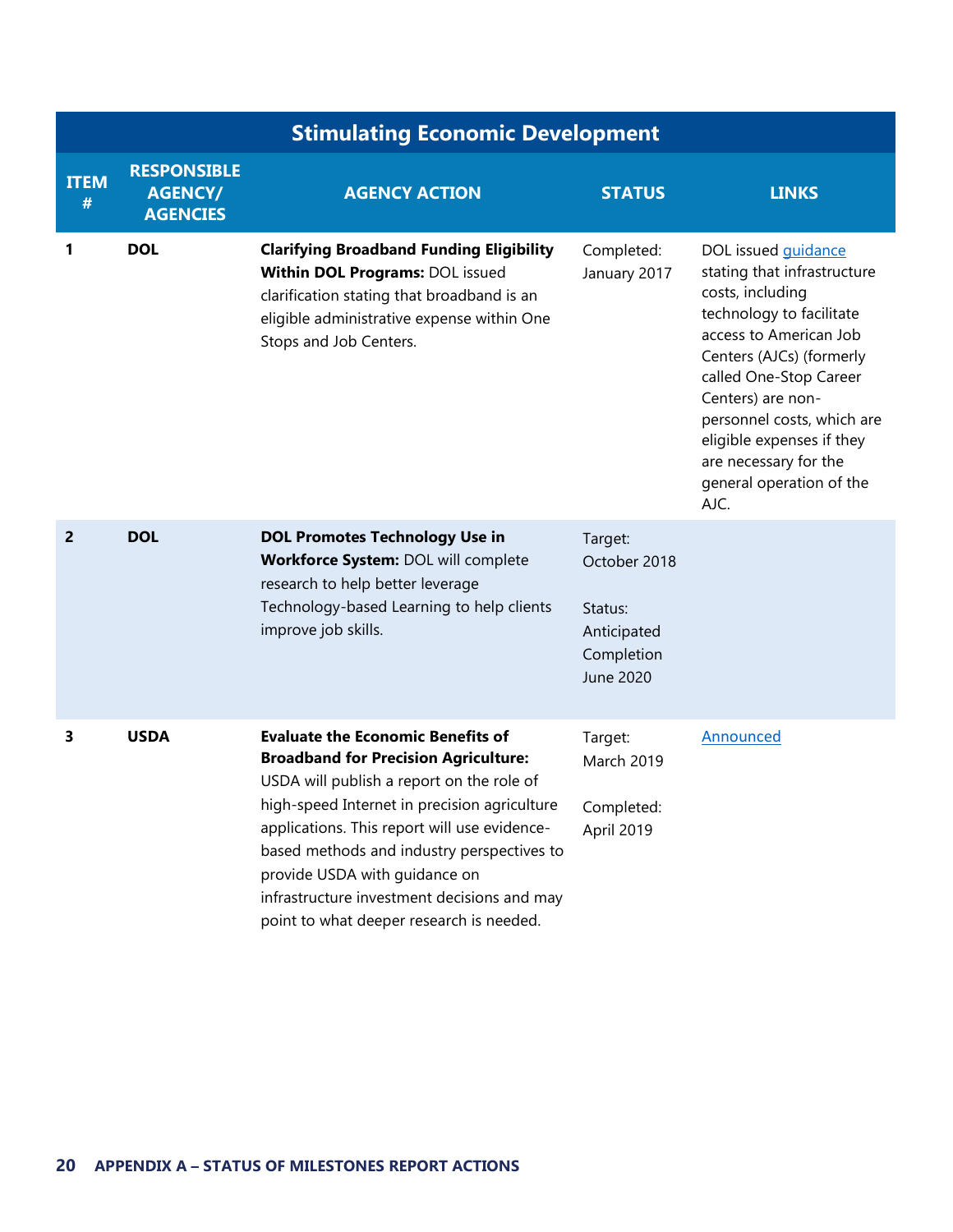|                  | <b>Improving Health Access and Outcomes</b>             |                                                                                                                                                                                                                                                                                                                                                                                                                                                                                                                                                                    |                                                                                                                                                |                                                                                                                                                                                                                                                                                           |  |
|------------------|---------------------------------------------------------|--------------------------------------------------------------------------------------------------------------------------------------------------------------------------------------------------------------------------------------------------------------------------------------------------------------------------------------------------------------------------------------------------------------------------------------------------------------------------------------------------------------------------------------------------------------------|------------------------------------------------------------------------------------------------------------------------------------------------|-------------------------------------------------------------------------------------------------------------------------------------------------------------------------------------------------------------------------------------------------------------------------------------------|--|
| <b>ITEM</b><br># | <b>RESPONSIBLE</b><br><b>AGENCY/</b><br><b>AGENCIES</b> | <b>AGENCY ACTION</b>                                                                                                                                                                                                                                                                                                                                                                                                                                                                                                                                               | <b>STATUS</b>                                                                                                                                  | <b>LINKS</b>                                                                                                                                                                                                                                                                              |  |
| 1                | <b>USDA (NIFA,</b><br>RD)                               | <b>USDA Releases Opioid Resource Matrix</b><br>and Prioritizes Support: The Rural Opioid<br>Subcommittee will develop a<br>comprehensive opioid resource matrix of all<br>Federal funds that directly and indirectly<br>help rural communities to tackle the<br>epidemic. In addition, USDA has prioritized<br>this issue within the funding mechanisms<br>for telehealth and telemedicine community<br>investments.                                                                                                                                               | Completed:<br>October 2018                                                                                                                     | Resource quide                                                                                                                                                                                                                                                                            |  |
| 2                | <b>VA and HHS</b>                                       | <b>Placing Shared Telehealth Equipment in</b><br>FQHC to Serve Veterans: The VA expects<br>to announce new partnerships between<br>VHA and HHS's Health Resources and<br>Services Administration (HRSA) that will<br>result in increased access to telehealth<br>equipment in Federally Qualified Health<br>Centers (FQHC), bringing more services to<br>veterans closer to where they live.                                                                                                                                                                       | Target:<br>December<br>2018<br>Status:<br>In progress;<br>work is on-<br>going                                                                 | The VA has had initial<br>discussions with HRSA to<br>identify FQHC locations to<br>serve as ATLAS sites.<br>It is anticipated that this<br>will result in increased<br>access to telehealth<br>equipment in FQHCs<br>bringing more services to<br>veterans closer to where<br>they live. |  |
| 3                | <b>FCC</b>                                              | <b>Leveraging Broadband to Help Address</b><br>the Opioid Crisis: FCC has taken steps to<br>expand the Connect2Health Mapping<br>Broadband Health in America platform to<br>include drug abuse/opioid statistics (in<br>coordination with HHS) to help stakeholders<br>better leverage broadband as a tool in<br>fighting opioid misuse, addiction, and<br>overdose. The initial effort included the<br>development of a conceptual model for<br>intersecting broadband and opioid data,<br>and catalyzing broadband-enabled<br>interventions in the opioid arena. | Target:<br>May 2019<br>Conceptual<br>model<br>completed<br>March 2019;<br>mapping<br>platform and<br>data analytics<br>expected<br>spring 2020 |                                                                                                                                                                                                                                                                                           |  |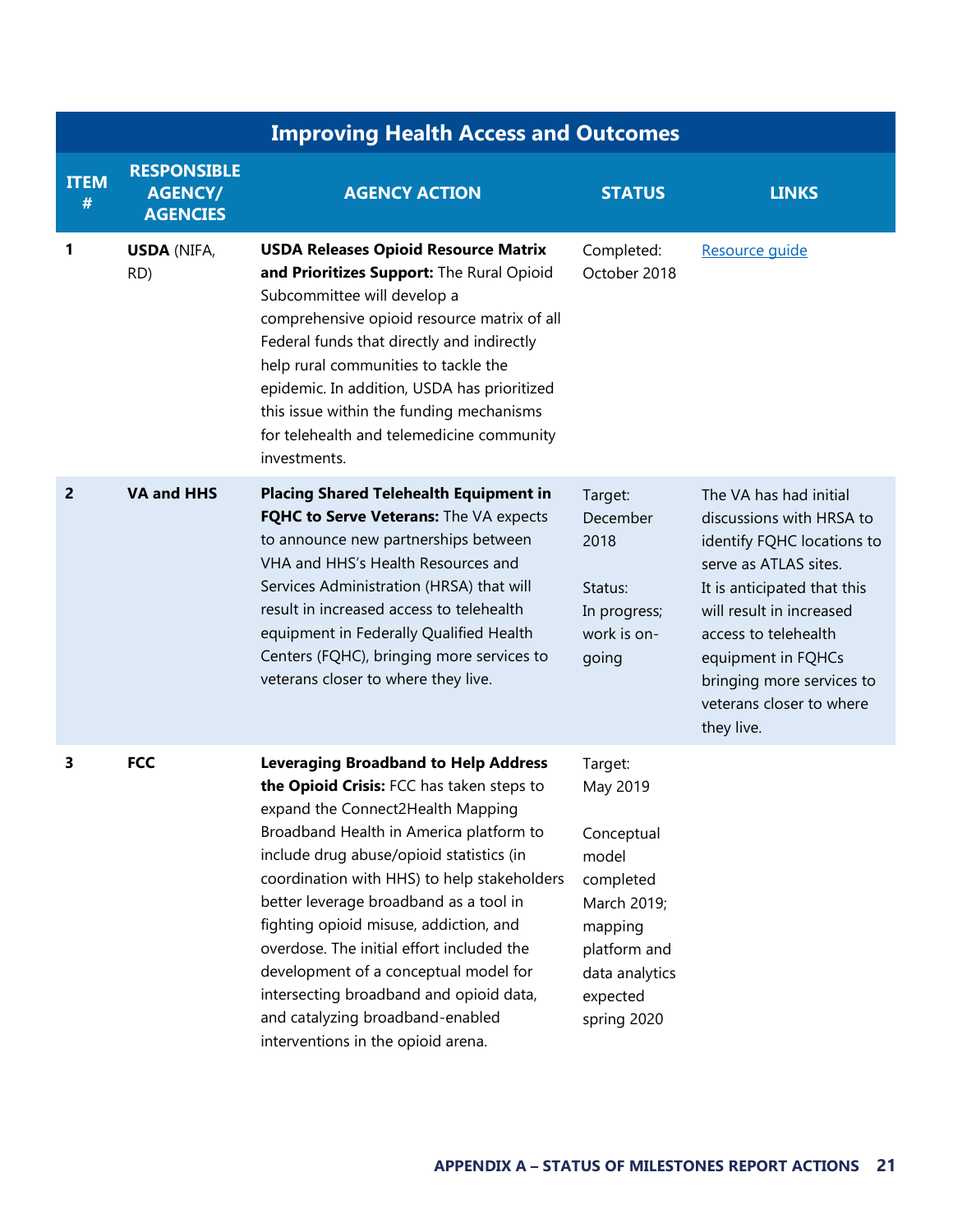|                  | <b>Improving Health Access and Outcomes</b>             |                                                                                                                                                                                                                                                                                                                                                                                                                                                                                                                                                                                                                                                                                                                                                                                                                                                                                                  |                                                                            |                                                                                                                                                                                    |
|------------------|---------------------------------------------------------|--------------------------------------------------------------------------------------------------------------------------------------------------------------------------------------------------------------------------------------------------------------------------------------------------------------------------------------------------------------------------------------------------------------------------------------------------------------------------------------------------------------------------------------------------------------------------------------------------------------------------------------------------------------------------------------------------------------------------------------------------------------------------------------------------------------------------------------------------------------------------------------------------|----------------------------------------------------------------------------|------------------------------------------------------------------------------------------------------------------------------------------------------------------------------------|
| <b>ITEM</b><br># | <b>RESPONSIBLE</b><br><b>AGENCY/</b><br><b>AGENCIES</b> | <b>AGENCY ACTION</b>                                                                                                                                                                                                                                                                                                                                                                                                                                                                                                                                                                                                                                                                                                                                                                                                                                                                             | <b>STATUS</b>                                                              | <b>LINKS</b>                                                                                                                                                                       |
| 4                | <b>FCC and HHS</b>                                      | <b>Bridging the Rural Healthcare Gap in</b><br><b>Appalachia:</b> The National Cancer Institute<br>(NCI), FCC, and Health Resources and<br>Services Administration have joined forces<br>with University of Kentucky Markey Cancer<br>Center, University of California San Diego<br>and other stakeholders in a public-private<br>partnership to help bridge the broadband<br>health connectivity gap in Appalachia. This<br>multi-phase demonstration project will<br>study how increasing broadband access and<br>adoption in rural areas can help address the<br>burden of symptom management for rural<br>cancer patients. Results from the<br>collaboration will be made available and are<br>expected to be published and widely<br>disseminated, and used as the basis for an<br>actionable model for leveraging<br>broadband-enabled technologies in rural<br>cancer control nationwide. | Target:<br>June 2020<br>Status:<br>In progress                             | <b>FCC-NCI Senior</b><br><b>Leadership Think Tank</b><br>Report, summer 2019<br><b>Barn-Raising on the Digital</b><br>Frontier: The L.A.U.N.C.H.<br>Collaborative, January<br>2020 |
| 5                | HHS, FCC,<br><b>USDA</b>                                | <b>Agencies Collaborate to Improve</b><br><b>Broadband at Rural Healthcare Facilities:</b><br>In 2019, HHS, FCC, and USDA will conduct<br>meetings and workshops to encourage the<br>adoption of telehealth services in rural<br>communities and to promote the use of<br>Federal programs that help to improve<br>broadband connectivity. In October 2020,<br>the Agencies will evaluate the number of<br>the health care entities that have leveraged<br>these programs.                                                                                                                                                                                                                                                                                                                                                                                                                       | Target:<br>October 2020<br>Status:<br>In progress;<br>work is on-<br>going | C2HFCC keynoted five<br>rural telehealth<br>conferences (covering 19<br>States)                                                                                                    |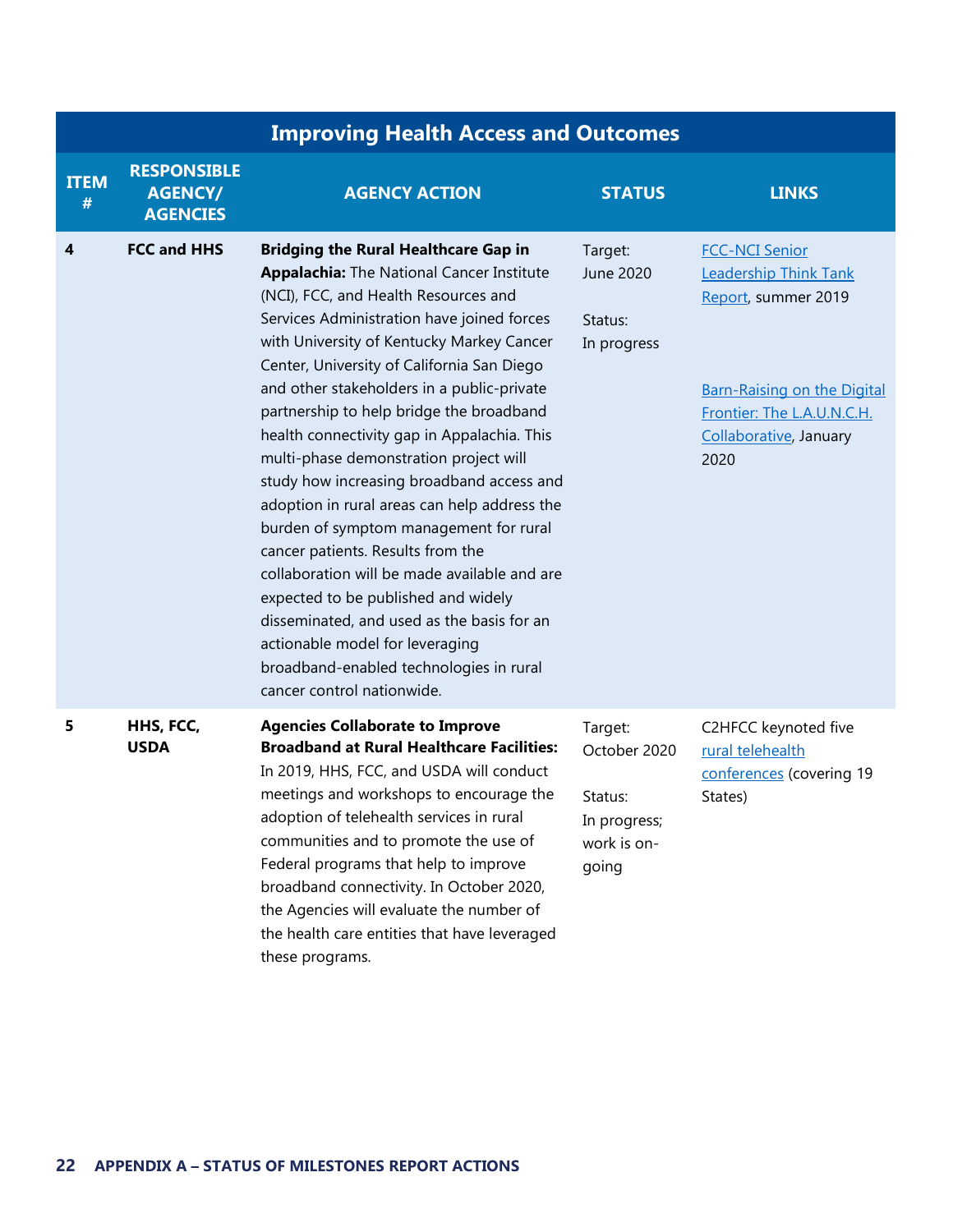|                  | <b>Advancing Digital Inclusion and Equity</b>           |                                                                                                                                                                                                                                                                                                                                                                                                                                                                                      |                                                                                                                                                                                                                                                |                                                                                                                                                                                                                                                                                                                                                                                                                                                                     |
|------------------|---------------------------------------------------------|--------------------------------------------------------------------------------------------------------------------------------------------------------------------------------------------------------------------------------------------------------------------------------------------------------------------------------------------------------------------------------------------------------------------------------------------------------------------------------------|------------------------------------------------------------------------------------------------------------------------------------------------------------------------------------------------------------------------------------------------|---------------------------------------------------------------------------------------------------------------------------------------------------------------------------------------------------------------------------------------------------------------------------------------------------------------------------------------------------------------------------------------------------------------------------------------------------------------------|
| <b>ITEM</b><br># | <b>RESPONSIBLE</b><br><b>AGENCY/</b><br><b>AGENCIES</b> | <b>AGENCY ACTION</b>                                                                                                                                                                                                                                                                                                                                                                                                                                                                 | <b>STATUS</b>                                                                                                                                                                                                                                  | <b>LINKS</b>                                                                                                                                                                                                                                                                                                                                                                                                                                                        |
| 1                | <b>IMLS</b>                                             | <b>Digital Literacy Corps Promotes Access</b><br>and Skills in Tribal and Rural Areas: IMLS<br>will lead efforts to develop a "Digital<br>Literacy Corps" in five States, working with<br>rural libraries and libraries of Native<br>American and Alaska Natives to promote<br>broadband access, test and explore<br>connectivity options, and develop digital<br>literacy skills. Best practices will be<br>documented in reports, and toolkits will be<br>issued by December 2018. | Target:<br>December<br>2018<br>Completed:<br>December<br>2018                                                                                                                                                                                  | As part of the cooperative<br>agreement with the<br>Institute of Museum and<br>Library Services, the<br>National Digital Inclusion<br>Alliance created a Digital<br><b>Inclusion Resource Library</b><br>a community-driven<br>materials hub, where<br>practitioners, policy-<br>makers, librarians and<br>educators can submit their<br>best documents and<br>slides, distribute<br>community broadband<br>plans, localize curricula,<br>and share best practices. |
| $\overline{2}$   | <b>FCC</b>                                              | <b>National Verifier for Lifeline Eligibility:</b><br>The FCC and USAC will complete the<br>national rollout of a centralized system to<br>determine Lifeline eligibility. The system will<br>streamline and improve the Lifeline<br>application and management process.                                                                                                                                                                                                             | Target:<br>December<br>2019<br>Soft launch<br>completed in<br>all States and<br>territories by<br>December<br>2019; hard<br>launch<br>completed in<br>all but eight<br>States and<br>one territory<br>by December<br>2019; work is<br>on-going | In November 2019, the<br>FCC adopted a Report and<br>Order that took significant<br>additional steps in the<br>Commission's continuing<br>effort to improve the<br>integrity, effectiveness,<br>and efficiency of the<br>Lifeline program.                                                                                                                                                                                                                          |